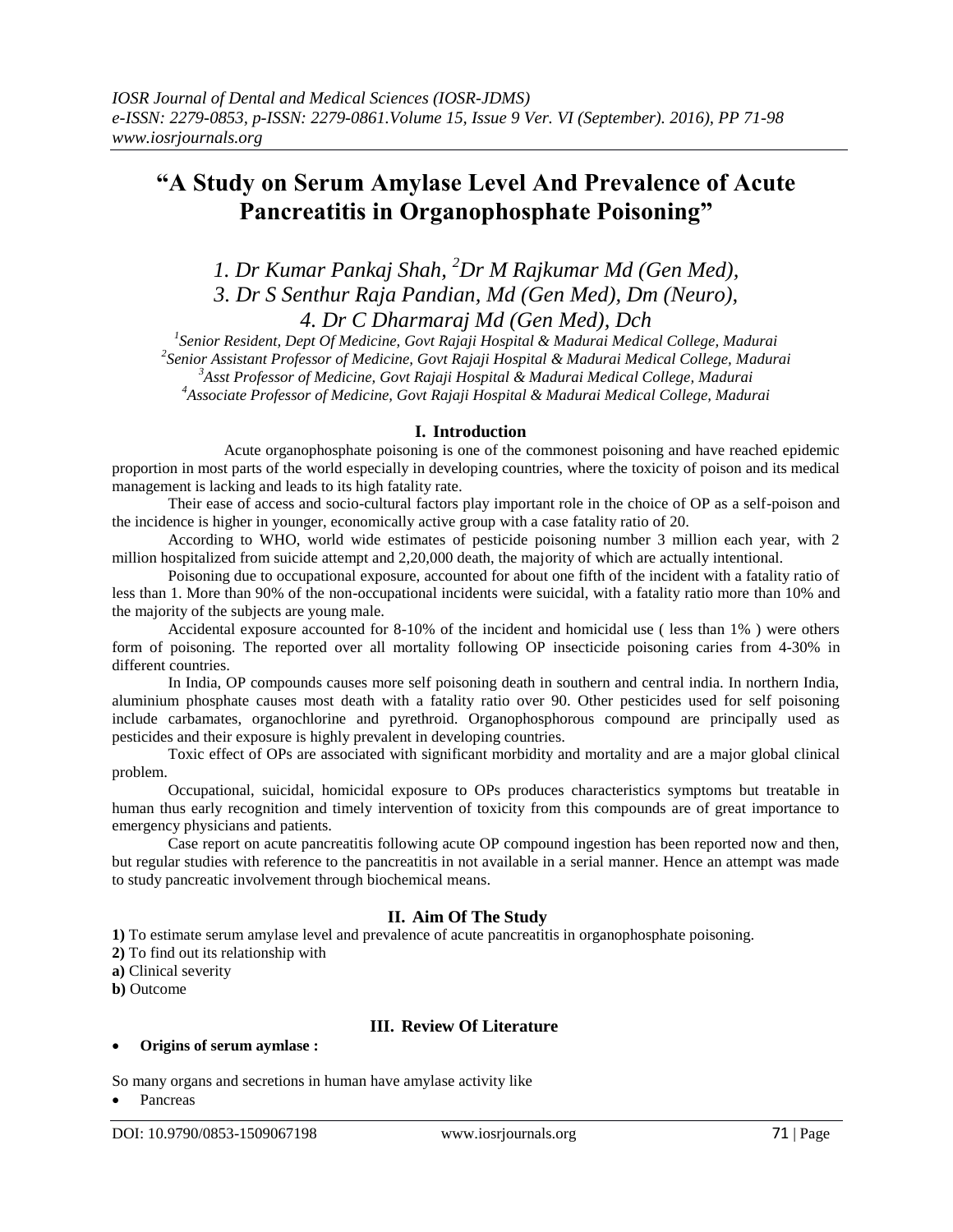- Salivary gland
- Fallopian tube
- Lungs tissues
- Thyroid gland
- Tonsils
- Breast milk
- Sweat gland

The amylase concentration is much more greater in pancreatic gland secretion and salivary gland secretion as compare to other gland secretion in body. To maintain steady level of amylase in serum higher secretion is required and it is very unlikely to have such higher secretion of amylase other than the organ listed above.This has been clearly evidenced by electrophoreticstudies of normal serum.As per Electrophoretic studyit is of two types : **1)** P-type from the pancreatic gland

**2)** S-type from the salivary gland

Other secretions like in fallopian tube, breast milk secretion, sweat gland secretion have similar electrophoretic property to salivary iso-amylase. Almost all S-type iso-amylase belongs to salivary gland.

#### **Fate of serum amylase :**

The metabolism of serum amylase are not clearly known till now.Human who had gone through nephrectomy or have kidney disease have serum amylase level fifty percent greater than normal persons. So kidney can play a important role in amylase clearance. Although, kidney is not the major organ for amylase metabolism in individuals. Other mechanism other than renal clearance of amylase have not been explained. But in some liver pathology for example cirrhosis, hyperamylasemia has been reported, so we can assume that liver also play some role in amylase clearance from the body.

#### **Factors affecting serum amylase level :**

Many possibilities responsible for increased amylase level. Although increase amylase is commonly occurs due to secretion of amylase into the serum by the diseased organ, the relationship between increased amylase and the exact pathology is not entirely known. Increased amylaseis seen in

**1)** Inflammatory condition of pancreas

**2)** Parotitis

- **3)** Decreased metabolic clearance of amylase
- **4)** Diseased organ secret more amylase

## **IV. Etiology of hyperamylasemia**

#### **Pancreatic Pathology** –

Acute or chronic pancreatitis is related with raised level in the P-type iso-amylase. In acute pancreatitis, serum amylase level usually elevated 6-times than the normal amylase and then come to normal by three to seven days. Patient associated with pancreatic inflammation with increased triglyceride level or those associated with acinar cell injury because of previous episodes of pancreatic disease or chronic pancreatic inflamation may not show increased amylase level. Other reasons for increased amylase that are associated with pancreatitis :

- **1)** pseudocyst of pancreas
- **2)** pancreatic ascites
- **3)** trauma to pancreatic gland
- **4)** choledocholithiasis

Trauma to pancreatic gland can be seen in blunt trauma, abdominal or retroperitoneal surgery,or endoscopic retrograde cholangio pancreatography

(ERCP).Trauma seen in ERCP is due to regurgitation of amylase into the blood, can be seen in 75% patients of ERCP, but mostly patients have no evidence of pancreatic trauma.A three to four times elevated in serum amylase level 4 hours of ERCP anticipate the possibility of complicating pancreatitis after ERCP. If patients complaining colicky type of abdominal pain, and a three times elevated serum amylase level that come to normal within 48-72 hours suggestive of stone passage through the CBD.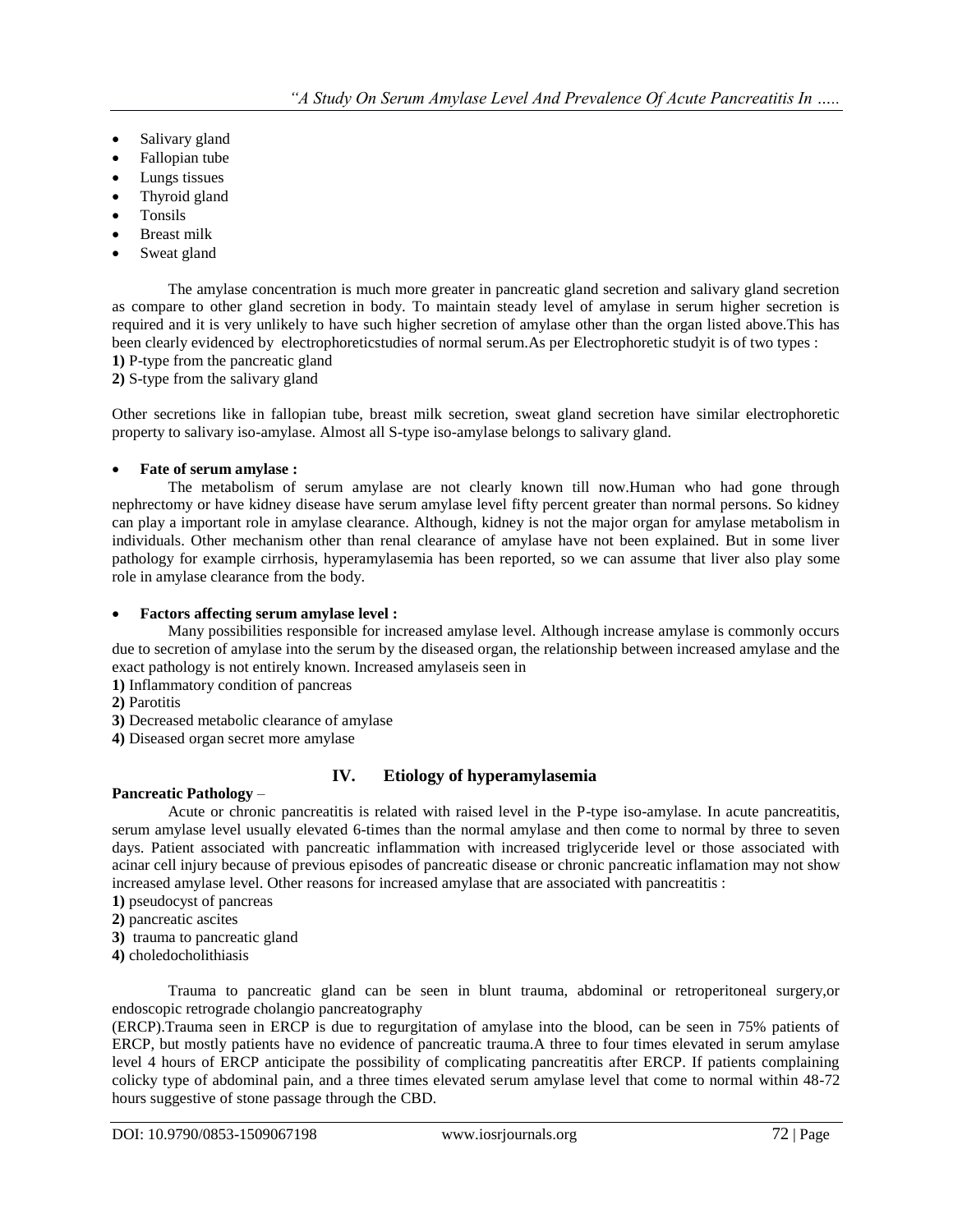#### **Salivary gland disease :**

Parotitis, a inflammatory condition of parotid gland is associated with elevated in S-type iso-amylase. Parotitis is commonly due to trauma to salivary gland or surgery to the salivary gland, radiation to head and neck area especially to the parotid gland, subsequently causes duct obstruction, or formation of stone in the salivary duct. Other cause of damage to salivary gland include chronic alcohol intake. Salivary amylase level are three times more than normal in 10% of alcoholic, this may be because of chronic liver disease.

#### **Metabolic clearance** :

Renal failure leads to elevated S-type and P-type iso-amylase. Liver pathology due to hepatitis or cirrhosis can also result in elevated S-type and P-type iso-amylases.

Macroamylasemia ( large size amylase ) is a benign condition in which the amylase molecules attached with large complex molecules like immunoglobulin, polysaccharide etc. increases the half life and decreases its clearance through kidney. About two to five percent of patients with increased amylase levelhave macroamylasemia.

#### **Gastro-intestinal tract ( git )diseases :**

GIT disease, like mucosal inflammatory condition of the small intestine, mesenteric infarction, obstruction of intestine, inflammatory condition of appendix, and inflamed peritonium, commonly results in elevated P-type isoamylase because of elevated absorption of amylase from the GIT lumen. GIT perforation leaks the intestinal contents to the peritoneum causes inflammation and increased absorption of amylase through the inflamed peritoneum. This can result in increased amylase level.

#### **Female reproductive tract disease :**

Ruptured ectopic pregnancy, fallopian tube or ovarian cysts, and salpingitis can leads to elevated S-type isoamylase.

#### **Miscellaneous causes : Ectopic amylase production like**

- Lungs
- **Ovary**
- Malignancy of colon
- Adrenal gland tumor especially pheochromocytoma
- Thymoma
- Plasma cell tumor or Multiple myeloma
- Breast cancer

#### **Laboratory significance :**

The commonly used application of serum amylase is to help in diagnosis of acute pancreatitis. In acute pancreatitis, the serum amylase is elevated to usually 6 times in atleast 75% of patients on the first day of symptoms, then, it usually comes to normal by three to seven days. The specificity of the test increases with higher level of enzyme.

Serum amylase parameter is not so sensitive or specific to pancreatic gland injury because it can be normal in patients with pre-existing acinar cell injury or chronic pancreatitis and so many other etiologies of increased amylase level are explained previously. Patient with asymptomatic chronic increased amylase level almost never has pancreatic pathology as the cause of increased amylase level. For mild elevated serum amylase level, other methods can be used to know the etiology of increase amylase level.

The amylase-creatinine clearance ratio (ACR ) helps to differentiate acute pancreatitis from other conditions. This can to done with the help this formula

## **ACR = (amylase[urine ]X creatinine )/ (amylase[serum ]Xcreatinine[urine] X 100**

An ACR of more than 5 % suggest acute pancreatitis. It can be elevated in diabetic ketoacidosis, renal pathology and post-operative conditions. An ACR of less than one percent signify macroamylasemia(large size amylase ). Amylase secretion in urine are relatively non-specific, so the calculations to know the level of urinary amylase excretion have no clinical use. Generally the ACR measurement has been abandoned, except some special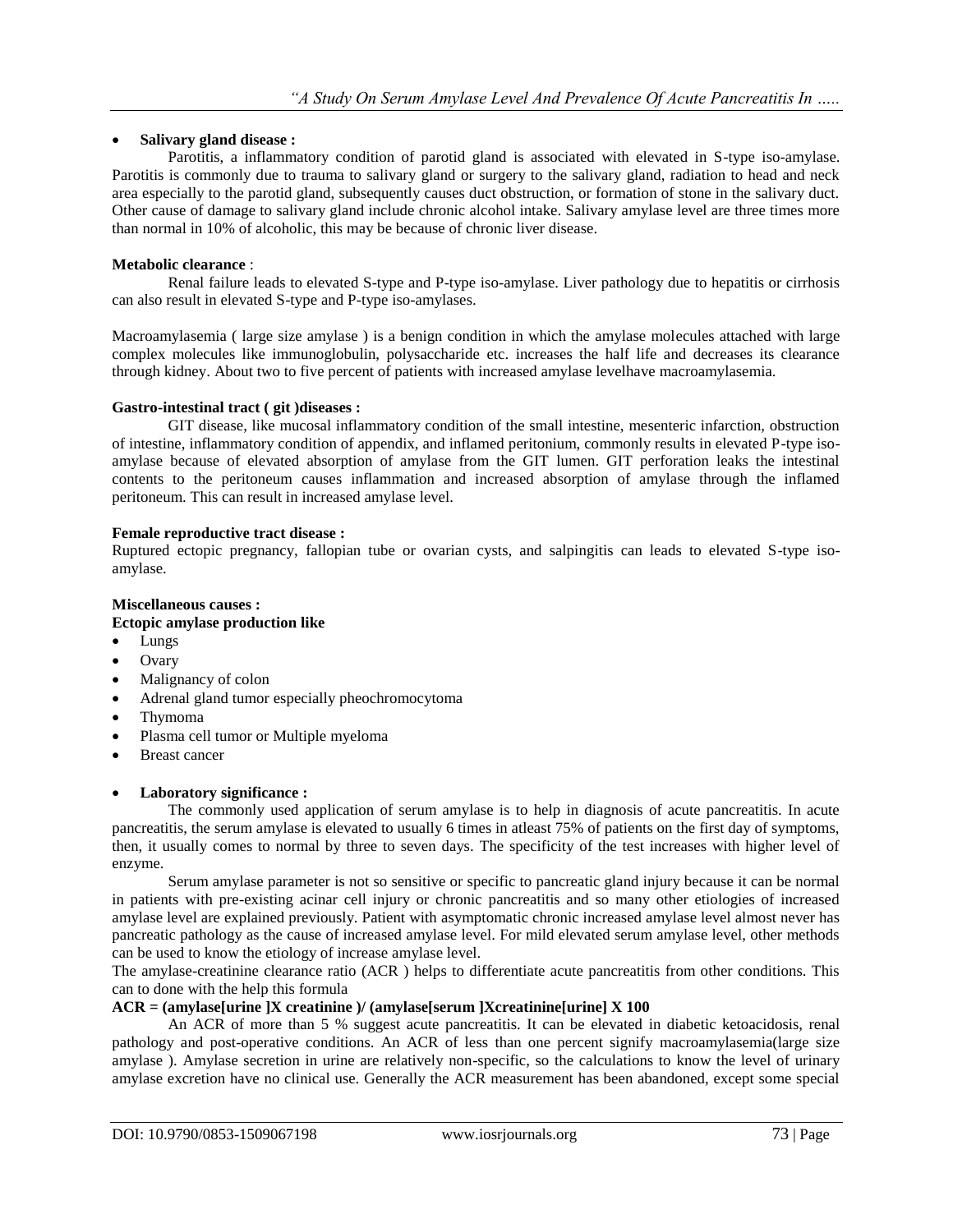condition to confirm a diagnosis of macroamylasemia, which is characterized by a low ACR. A lipase-to-amylase ratio of greater than two may suggest alcoholic pancreatitis, but it is not a reliable predictor of alcoholic pancreatitis. Serum iso-amylase calculation to know S-type iso-amylase, P-type iso-amylase, or macroamylasemia are the good parameters to use when the cause of increased amylase obscure.

#### **Organophosphate – a background**

The clinical features of OP Poisoning are due to the increased Synaptic deposition of acetylcholine (ACh ). OP compounds, irreversibly stop the enzyme cholinesterase (ChE ) which result in increased deposition of Ach, leads to the decreased cholinergic flow in

**1)** CNS

- **2)** Autonomic ganglia
- **3)** Parasympathetic nerve endings
- **4)** Some sympathetic nerve endings
- **5)** Neuromuscular junctions

#### **Toxicokinetics :**

OP agents and carbamates are generally highly lipid soluble and can lead to systemic absorptionsand can lead to toxic symptoms within minutes of post- exposure of poisons. They are well absorbed by several other routes like

**1)** Inhalation

- **2)** Eye exposure
- **3)** Dermatological route
- **4)** Throughout GIT

Dermatological contact is very important, as many cases of toxic symptoms occurs after skin contact alone. The onset of symptoms, severity of disease / symptoms and time duration of OP compound poisoning is estimated by the degree, the route of exposure, the lipid solubility of OP compound and their rate of metabolism and clearence of the particular OP compound and their hepatic activation, required before the activation of OP compounds.

Directly acting OP compound inhibit cholinesterase directly, and does not require bio-activation in the liver. Indirect inhibitors needoxidation by the gastrointestinal tract mucosa and liver to convert indirect inhibitors to its active forms, which finally inhibit cholinesterases. Most of the commonly seen OP poisons like as Malathion and Parathion are indirect OP and need bio-activation before causing its toxic symptoms. The time duration may varies for clinical symptoms to develop it may be from within minute to twenty four hours after exposure of poisons.

Because some OP agents have fat soluble character so they may be stored in the body adipose tissues which act as a "reservoir", and increases its elimination and can finally leads to increase its toxic symptoms. It is commonly seen with OP agents having more lipophilicaffinity like as

**1)** Fenthion

**2)** Chlorfenthion

#### **Cholinesterase (Che )**

Cholinesterase is one of the enzyme needed for the proper functioning of the nervous system. It hydrolyses the Ach into choline and acetate. The choline formed is then recycled.

## **1) A specific acetylcholinesterase or true cholinesterase :-**

Found primarily in nervous tissue and erythrocytes.

#### **2) Non-specific butyrylcholinesterase (BuChE ) or pseudocholinesterase :-**

Present in plasma or serum and non neuronal tissues.

#### **3)** Brain cholinesterase

The pathological effects of organophosphates results from inhibition of cholinesterases ( both RBC and pseudocholinesterase ). These are the markers of exposure, acute toxic effects and reflect actual activity at cholinergic nerve terminal.

In the acute phase of OP agent poisoning it is seen that there is decreased cholinesterase enzyme activity usually within few hours to days and restored to normal level quickly. Genetic variation has been seen in around three percent populations with decreased cholinesterase enzyme activity in serum. Some conditions like liver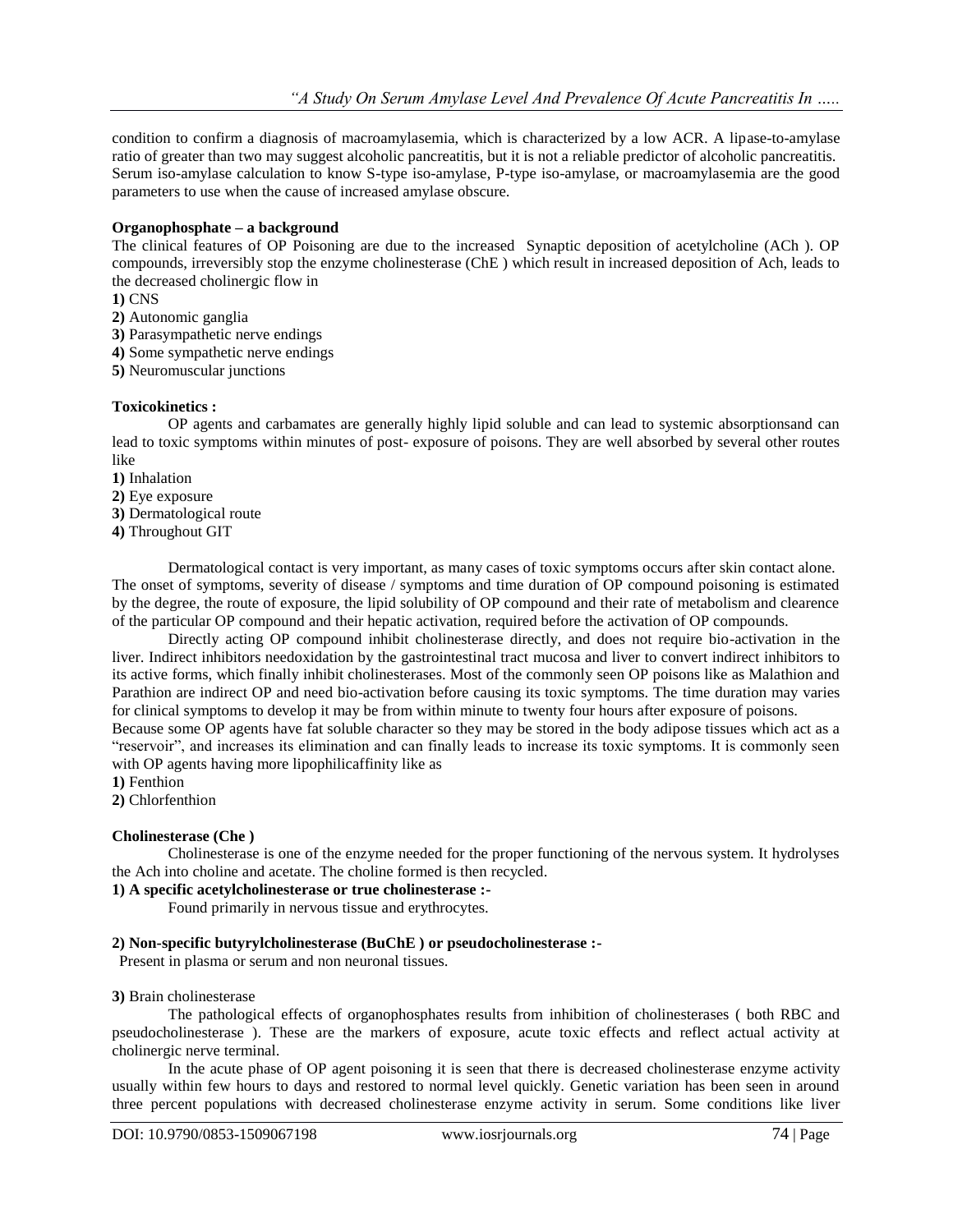pathology, some physiological state like pregnancy and some inflammatory condition may be acute or chronic can cause variation in serum cholinesterase enzyme level but this variation is not much significant as variation with OP agents

The level and cholinesterase enzyme activity differ from person to person. If there is reduction of cholinesterase enzyme level below 50% from the normal value it lead to acute cholinergic manifestation of OP agents. This has been noted that cholinesterase level also varies from lab to lab with average 30% variations.

#### **Pathophysiology of op poisoning :**

OP insecticides act in muscarinic and nicotinic receptors where it decrease acetylcholinesterase enzyme activity by causing accumulation of phosphorylated group to the active site of enzyme which leads to formation of covalent bond and this bond is temporary, this leads to excessive accumulation of acetylcholine (Ach ) and leads to cholinergic activation in uncontrolled manner. Over time, one of the two processes occurs. The covalent bond may spontaneously cleaves leaving the enzyme functional again. Meanwhile, the enzyme is prone to "ageing " in its active state in which one of the "R" group may cleave non-enzymatically, leaving a hydroxyl group in its place. Aged acetylcholinesterase enzyme with negatively charged phosphate can no longer be attacked by a negatively charged nucleophile i.e. OH or an oximate group, and regeneration is no longer possible. Recovery depends upon the time duration for new cholinesterase enzyme formation it may take weeks to recover the functional pathway. This can take upto 3 months for RBC and several weeks for plasma cholinesterase. The time it take for ageing to occur varies according to specific insecticide, but take no longer than 48 hours, clinically, toxic symptoms of OP agents may remain more than a week. Oximes slow down ageing of the phosphorylated cholinesterase and bind to the OPagent, making it non reactive. This results in cholinesterase regeneration and a rise in serum level of cholinesterase.

| ExcessAch stimulation leads to following |              | $CN$ S          | <b>SKELETAL</b>   |
|------------------------------------------|--------------|-----------------|-------------------|
| symptoms: PARASYMPATHETIC                |              |                 | <b>MUSCLE</b>     |
| <b>SYSTEM</b>                            |              |                 |                   |
| Low heart rate                           |              | Confusion       | Muscular weakness |
| Bronchospasm                             |              | Excitement      | Fasciculation     |
| Excessive oral secretion                 |              | <b>Seizures</b> | Muscle rigidity   |
| <b>Excessive lacrimation</b>             |              | Syncope         | Muscle paralysis  |
| Vomiting                                 | Apnoea       |                 |                   |
| Abdominal cramping                       | Vertigo      |                 |                   |
|                                          |              |                 |                   |
| Salivation                               | Lethargy     |                 |                   |
| Sweating                                 | Hypotension  |                 |                   |
| Pupillary constriction                   | Hypertension |                 |                   |

#### **Clinical manifestations :**

#### **Triphasic syndrome following op poisoning :**

**1)** Acute phase cholinergic crisis

**2)** IMS

**3)** OP induced Delayed polyneuropathy

#### **Acute cholinergic crisis :**

Deposition of acetylcholine in nerve endings as acetylcholinesterase is decreased leading to "cholinergic crisis ―, in which there is an initial stimulation and eventual exhaustion of cholinergic synapses. The typical manifestation is of both muscarinic and nicotinic effect i.e parasympathetic activity and acetylcholine accumulation in NM junction respectively and the CNS effect is initial there will be excitation and followed by depression of all CNS activities.

The muscarinic symptoms of cholinergic excess can be remembered as Dumbbels Diarrhoea (frequent loose stool ) Urination Miosis( constricted pupil ) Bronchorrhoea (excessive bronchial secretion more than 100 ml/day ) Bronchospasm Bradycardia (when the heart rate is less than 60/minute )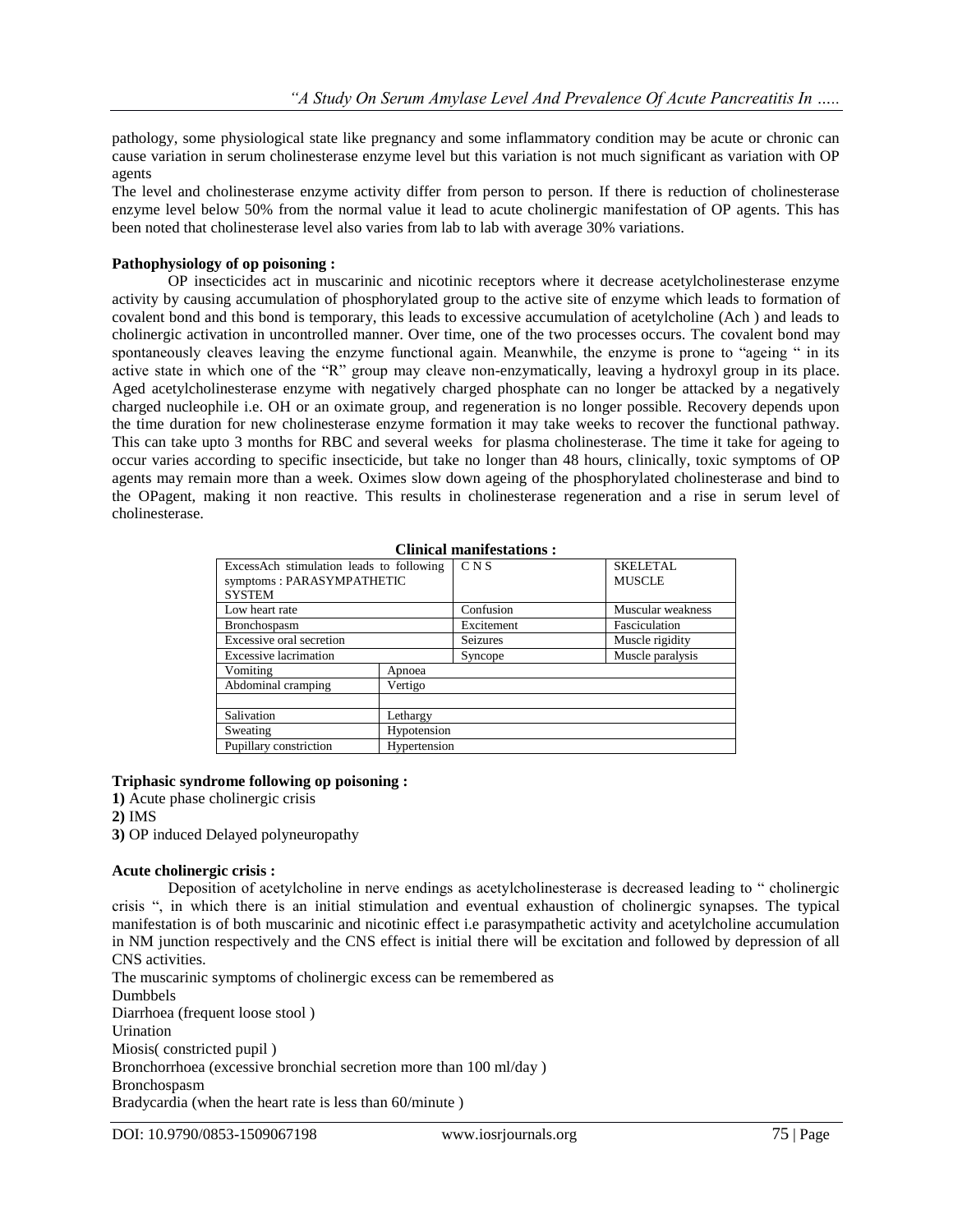Emesis (vomiting ) Lacrimation (watering from eyes ) Salivation

Because of nicotinic effect patients usually presents with increased blood pressure and increased heart rate rather than decreased blood pressure and decreased hart rate. In acute phase of OP poisoning due to nicotinic receptors activation causes paralysis of muscles. Fasciculations may be seen, if present signifies OP agent toxicity. In case of severe toxicity of Organophosphate, patients can have confusion, cognitive dysfunction, convulsion, respiratory failure and coma due to central nervous system effects. The effect of paralysis in acute phase of cholinergic crisis usually resolve in 2-3 days but total recovery from paralysis may take upto week after exposure

## **Intermediate syndrome (ims) :**

Weakness can occur after one to four days of acute phase of cholinergic crisis with or without clinical features and if left untreated can cause respiratory failure.

Intermediate syndrome occurs within 1-4 days after the exposure of poisons and it signifies the long action of acetylcholine in nicotinic receptors. The clinical manifestations are :

- **1)** Extra Ocular muscle weakness leads to ptosis
- **2)** Neck muscle weakness
- **3)** Bulbar muscle weakness
- **4)** Proximal limbs weakness
- **5)** Respiratory muscles weakness leads to dyspnoea
- **6)** Occasional dystonic posturing may be seen

May require mechanical ventilation in an ICU for few days to week.

Intermediate syndrome is due to the inadequate treatment of acute episode specially involving subtherapeutic administration of oximes or inadequate assisted ventilation.

It is proposed that intermediate syndrome may develop as a result of several factors such as

- **1)** The dose and route of exposure
- **2)** The chemical structure of OP compounds
- **3)** The time to initiation of treatment
- **4)** The Possible effort to decrease absorption and increase elimination of organophoshpate compounds.

Once the intermediate syndrome develops it doesn't respond to oxime or atropine therapy. The other causes of respiratory depression in OP poisoning are aspiration of gastric content, increased secretion, inflammatory condition of lungs specially pneumonia, acute respiratory distress syndrome (ARDS ).

The cranial nerve palsies are common. The sensory functions in OP poisoning remain normal and patient become normal in 4-18 days.

The incidence of intermediate syndrome according to several studies has been seen to be 20-68% and has been usually associated with OPs like

- **1)** Diazinon
- **2)** dimethoate
- **3)** methyl parathion
- **4)** monocrotophos
- **5)** fenthion
- **6)** ethyl parathion

The development of intermediate syndrome might be due to a conformational changes in the ACh receptors altering the depolarization of neuromuscular block to a non-depolarizing block, evidenced by decreased response on tetanic stimulation.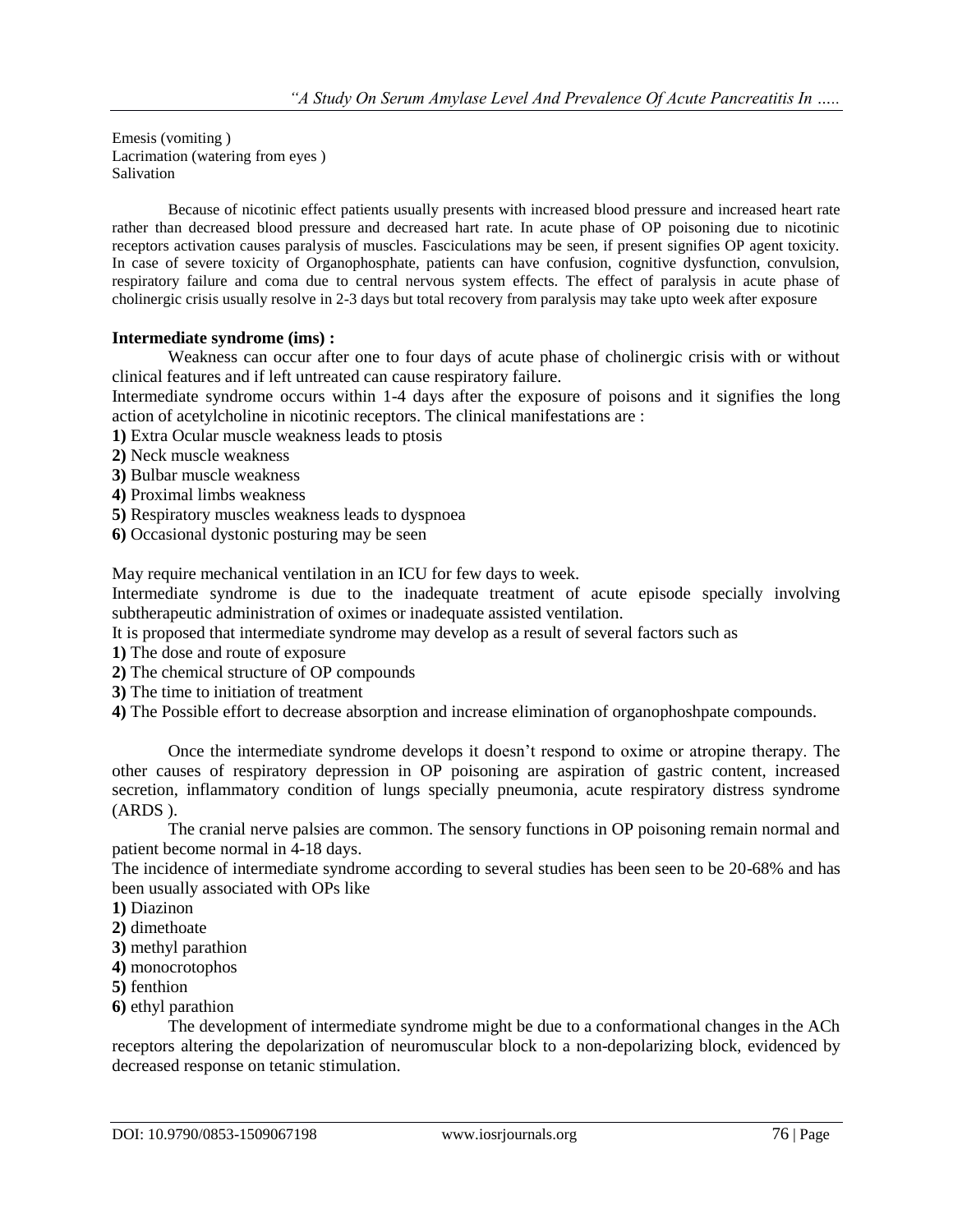#### **Delayed syndrome:**

sometimes occurs 1 to 4 weeks after poisoning due to nerve demyelination, and is characterised by flaccid weakness and atrophy of distal limb muscles, or spasticity and ataxia. A mixed sensory-motor neuropathy usually begins in the legs, causing burning or tingling, then weakness.

This syndrome also does not respond to either oximes or atropine. Severe cases progress to complete paralysis, impaired respiration and death. The nerve damage of organophosphate-induced delayed neuropathy is frequently permanent. The mechanism appears to involve phosphorylation of esterases in peripheral nervous tissue and results in a "dying back" pattern of axonal degeneration. Organophosphates that have been associated with delayed neuropathy in humans include chlorophos, chlorpyrifos, dichlorvos, dipterex, ethyl parathion, fenthion, isofenphos, leptophos, malathion, mecarbam, merphos, methamidophos, mipafox, trichlorofon, trichloronate, and TOCP (tri-orthocresyl phosphate).

Parathion ingestion is sometimes associated with haemorrhagic pancreatitis which can terminate fatally. Diazinon has also been implicated. Haemoperfusion is said to be beneficial if this occurs.

Patients poisoned with highly lipid soluble OPs such as fenthion have rarely developed extrapyramidal effects including dystonia, resting tremor, cog-wheel rigidity, and choreoathetosis. These effects began 4 to 40 days after acute OP poisoning and spontaneously resolved over 1 to 4 weeks in survivors.

It is important to note that children may have different predominant signs of organophosphate poisoning than adults. In one study of children poisoned by organophosphate or carbamate compounds, the major signs and symptoms were CNS depression, stupor, flaccidity, dyspnoea, and coma. Other classical signs of organophosphate poisoning such as miosis, fasciculations, bradycardia, excessive salivation and lacrimation, and gastrointestinal symptoms were infrequent.

Bradypnoea sometimes occurs. Respiratory rates of less than 8/minute are not unusual. Snoring prior to fatal overdose has been reported and is likely due to a failure to maintain the patency of the upper airway. Gurgling may occur due to accumulation of pulmonary oedema fluid. Non-cardiogenic pulmonary oedema is an infrequent, but severe, complication of overdose and is generally abrupt in onset (immediate-2 hours). Manifestations include rales, pink frothy sputum, significant hypoxia, and bilateral fluffy infiltrates on chest X-ray. Some patients require mechanical ventilation. Resolution of symptoms usually occurs rapidly with supportive care alone, within hours to 1 to 2 days.

## **Organophosphate– Induced Delayed Polyneuropathy (Opidpn)**

OPIDPN is a less common clinical condition which occur within a period of one week to 5-6 months of the ingestion of an OP compound, almost exclusively in patients with preceding acute cholinergic toxicity. Organophosphate induced delayed neuropathy is not associated with death but can causes disability because of peripheral muscle weakness, recovery from which is not certain.

The neuropathy in OPIDPN is typically a symmetrical sensorimotor neuropathy with a distal predominance. Initial symptoms are paresthesia in the lower limbs and pain in the calves muscle followed by motor involvement of the lower limbs, manifested by

- **1)** leg weakness
- **2)** foot drop
- **3)** muscle hypotonia

Opidpn is motor predominant, and pure sensory neuropathy do not occurs.

Opidpn might be due to phosphorylation of an enzyme neuropathy target esterase (NTE ) in the neurons resulting in neurological dysfunction. This structural changes of neuropathy target esterase causes an irreversible neuropathy. This modified enzyme or phosphorylated enzyme goes for ageing.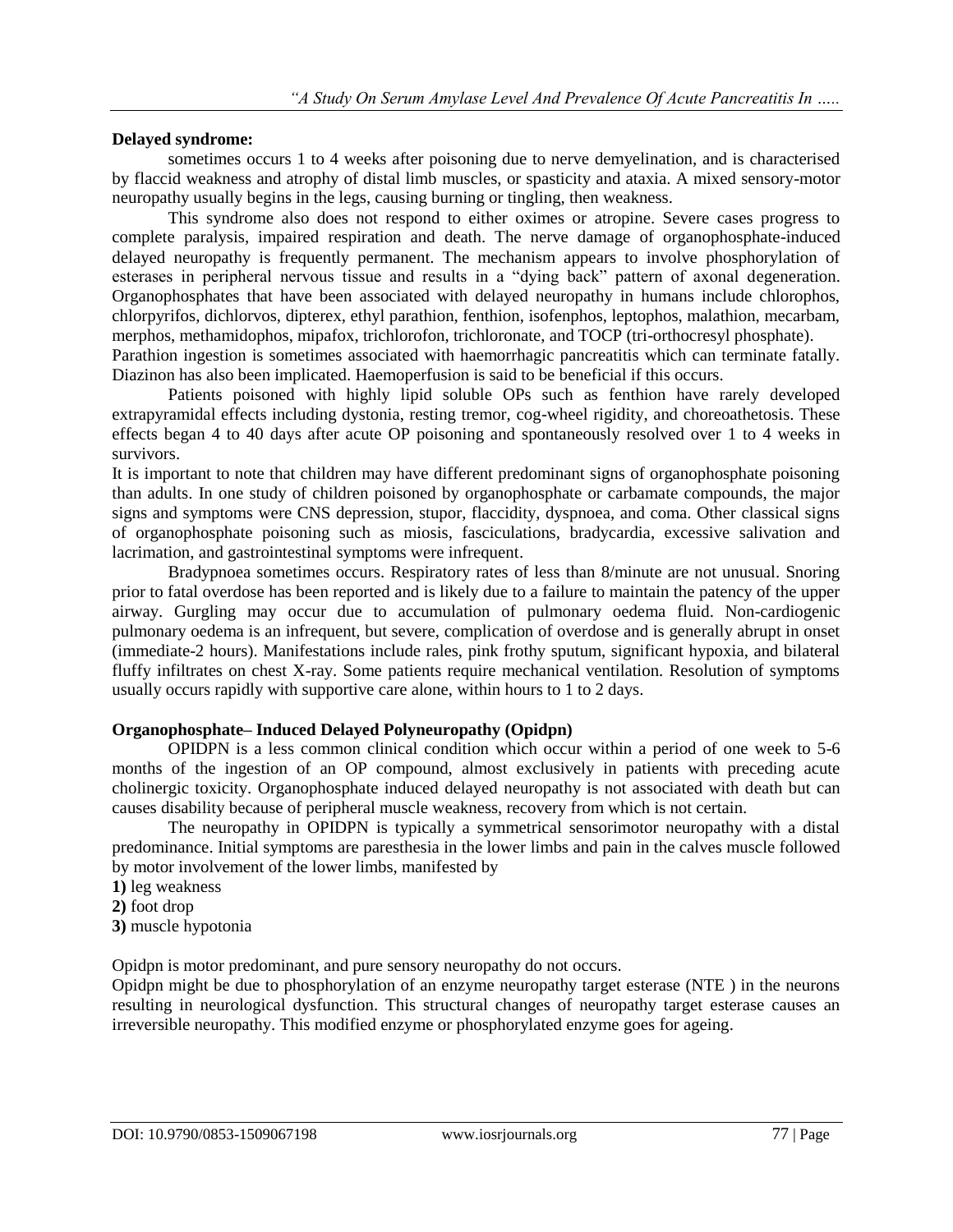#### **Chronic poisoning:**

It usually occurs as an occupational hazard in agriculturists, especially those who are engaged in pesticide spraying of crops. Route of exposure is usually inhalation or contamination of skin. The following are the main features—

**a**. Polyneuropathy: paraesthesias, muscle cramps, weakness, gait disorders.

**b.** CNS Effects : drowsiness, confusion, irritability, anxiety.

**c.** Sheep Farmer's Disease : psychiatric manifestations encountered in sheep farmers involved in longterm sheep-dip operations.

**d.** Organophosphate poisoning has been associated with a variety of subacute or delayed onset chronic neurological, neurobehavioural, or psychiatric syndromes. One author has termed these "chronic organophosphate-induced neuropsychiatric disorder; (COPND) and noted that the standard hen neurotoxic esterase test is not sufficient to detect which OPs can cause this condition.

## **Other important points related to op poisoning :**

The Peradeniya Organophosphorus Poisoning (POP) Scale is predictive of death, necessity for mechanical ventilation, and the required total atropine dose over the first 24 hours. This scale rates 5 clinical variables, each on a 0 to 2 scale: miosis, muscle fasciculations, respirations, bradycardia, and level of consciousness.

Miosis while being a characteristic feature, may not be apparent in the early stages. In fact mydriasis is very often present, and hence treatment should not be delayed if there is absence of pupillary constriction. Blurred vision may persist for several months.

Ocular exposure can result in systemic toxicity. It can cause persistent miosis in spite of appropriate systemic therapy, and may necessitate topical atropine (or scopolamine) instillation.

Exposure to organophosphate vapours rapidly produces symptoms of mucous membrane and upper airway irritation and bronchospasm, followed by systemic symptoms if patients are exposed to significant concentrations.While respiratory failure is the commonest cause of death, other causes may contribute including hypoxia due to seizures, hyperthermia, renal failure, and hepatic failure.

Patients with OP poisoning and QTc prolongation are more likely to develop respiratory failure and have a worse prognosis than patients with normal QTc intervals. Patients with OP poisoning who develop PVCs (premature ventricular contractions) are more likely to develop respiratory failure and have a higher mortality rate than patients without PVCs.

Aspiration of preparations containing hydrocarbon solvents may cause potentially fatal lipoid pneumonitis.

| <b>TYPE OF</b><br><b>POISONING</b> | <b>CLINICAL MENIFESTATIONS</b>                                                                                                                                                                                                                                                           |
|------------------------------------|------------------------------------------------------------------------------------------------------------------------------------------------------------------------------------------------------------------------------------------------------------------------------------------|
| <b>LATENT</b>                      | N <sub>11</sub><br>clinical<br>diagnosis<br>depends<br>the<br>symptoms.<br>on<br>cholinesterase activity which is decreased by 50 %                                                                                                                                                      |
| MILD                               | The patient is able to walk but can present with symptoms of<br>fatigue, head ache, vertigo, numbness of limbs, emesis,<br>increased perspiration, tightness of chest, abdominal pain or<br>loose stool; cholinesternse activity is 20-50%.                                              |
| <b>MODERATE</b>                    | The patient is not able to walk and difficulty in using both<br>limbs, speaking and swallowing difficulty signifies bulbar<br>palsy, muscular fasciculation, constricted pupils, with in the<br>severity of the clinical features described above cholinesterase<br>activity is 10-20 %. |
| <b>SEVERE</b>                      | Comatous, marked pupillary constriction, loss of pupil reflex<br>to light, muscular fasciculation, paralysis, excessive secretion,<br>basal crepts in the lungs field, dyspnoea cyanosis and<br>respiratory failure; cholinesterase activity is less than 10 %.                          |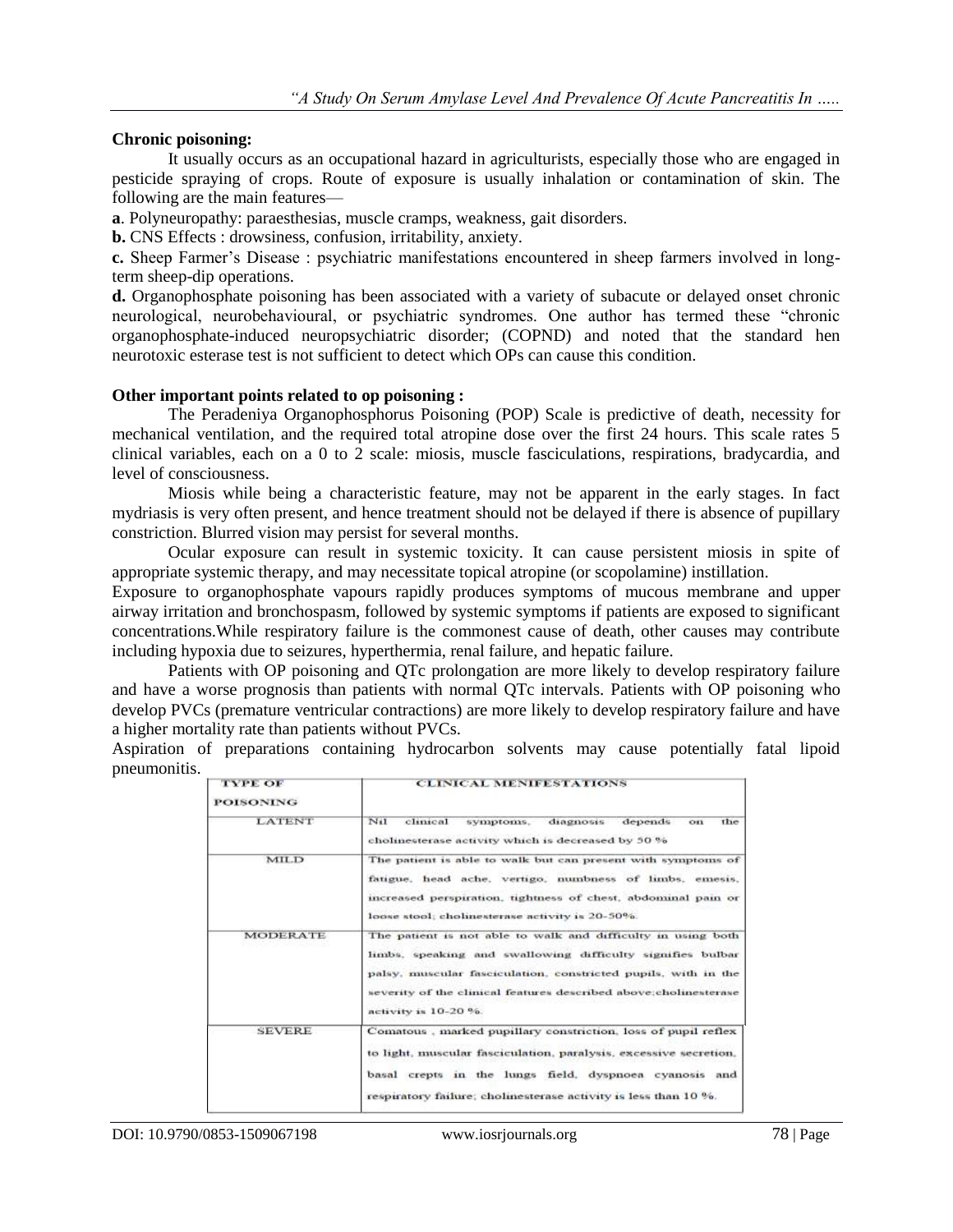## **Serum lipase:**

Majority of lipase secretion in human body is pancreas gland. It has a catalytic activity for fatty acid which is the very important step in the food metabolism. long chain Fatty acid contain glycerol esters which is catalyzed by pancreatic lipase enzyme to form medium or small chain fatty acid and glycerol. And their catalytic activity is accompanied by bile salt and colipase and the secretions of colipase is in equal quantity. Different form of lipase activities like,

**1)** Phospholipases 2) Sphingomyelinases

Some organisms during their infectious stage produces lipase especially candida albicans produces variety of lipase

## **Structure and catalytic mechanism:**

Although a diverse array of genetically distinct lipase enzymes are found in nature, and represent several types of protein folds and catalytic mechanisms, most are built on an alpha/beta hydrolase fold and employ a chymotrypsin like hydrolysis mechanism using a catalytic triad consisting of

**1)** Serine nucleophil

**2)** A histidine base

**3)** Acid residue ( usually aspartic acid )

## **Physiological distribution:**

Lipases are responsible for various biochemical processes like routine metabolism of food containing TGL to cell signaling and inflammation. So lipase activity are divided as per their function like intracellular or extracellular functions. For example some lipase are specifically alied to cell organelle called as lysosome.

For the dietary lipid, pancreatic lipase is responsible for its metabolism into simpler form for their better absorption and utilization by the body.

Pathogenic organisms also producs lipases for absorption and its utilization.

Cell wall and cell membrane are the important part of living cell of the body and mainly formed by lipid in which lipases have main role for the integrity if cell membrane.

How dandruff happens in our body, a fungus called as malasezia utilizes lipase and convert sebum to oleic acid which causes increased cell proliferation and finally dandruff.

## **Human lipases :**

Pancreatic gland plays a major role in the production of pancreatic lipase.

Elevated lipase level indicates

- **1)** Acute pancreatitis
- **2)** Chronic pancreatitis
- **3)** Gall stone
- **4)** Bowel obstruction
- **5)** Celiac disease
- **6)** Gastroenteritis
- **7)** An ulcer
- **8)** Pancreatic cancer
- **9)** Crohn disease

Decreased lipase enzyme level may indicate the presence of cystic fibrosis.

## **Diagnosis :**

1. Depression of cholinesterase activity:

**a.** If the RBC cholinesterase level is less than 50% of normal, it indicates organophosphate toxicity. RBC cholinesterase levels are more reliable in diagnosing organophosphate poisoning than serum cholinesterase.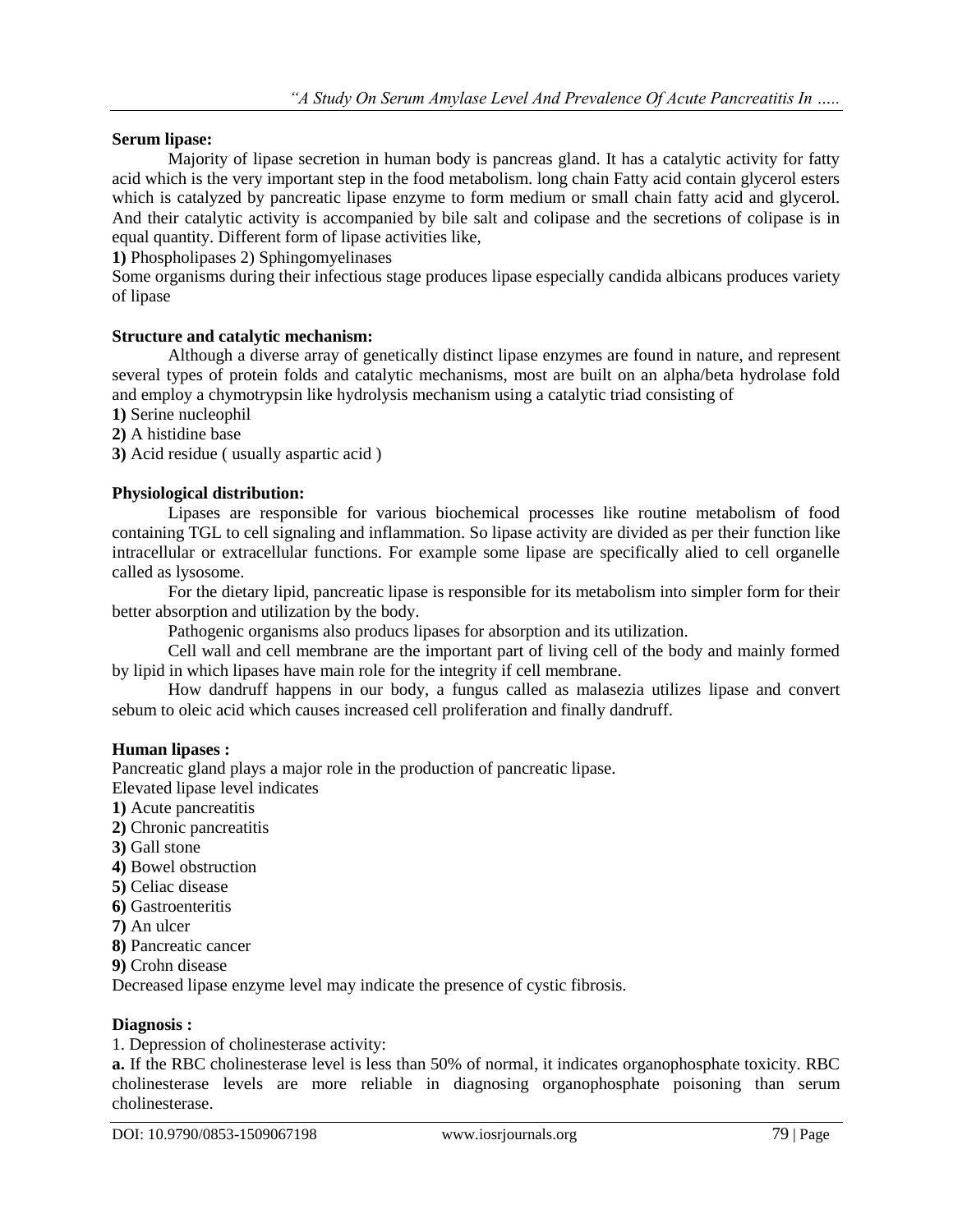## – **Disadvantages**—

- Normal cholinesterase level is based on population estimates and there is a wide distribution in the definition of normal. A person with a "high normal" level may become symptomatic with a "low normal" activity.

- A very low cholinesterase level does not always correlate with clinical illness.

- False depression of RBC cholinesterase level is seen in pernicious anaemia, haemoglobinopathies, antimalarial treatment, and blood collected in oxalate tubes. Elevated levels may be seen with reticulocytosis due to anaemias, haemorrhage, or treatment of megaloblastic or pernicious anaemias.

**b.** Depression of plasma cholinesterase level (to less than 50%) is a less reliable indicator of organophosphate toxicity, but is easier to assay and more commonly done. Depressions in excess of 90% may occur in severe poisonings, and is usually associated with mortality.

**–**Because it is a liver protein, plasma cholinesterase activity is depressed in cirrhosis, neoplasia, malnutrition, and infections, some anaemias, myocardial infarction, and chronic debilitating conditions.

– Certain drugs such as sucinyl choline, lignocaine, codeine, and morphine, thiamine, ether, and chloroquine can also depress its activity.

– Studies have demonstrated that RBC cholinesterase levels may be significantly higher in pregnant women than in nonpregnant controls, while plasma cholinesterase levels are generally lower during pregnancy. These levels revert to normal by six weeks postpartum.

– The organophosphates phosdrin and chlorpyrifos may selectively inhibit plasma pseudocholinesterase, while phosmet and dimethoate may selectively inhibit red blood cell cholinesterase

**c.** For the purpose of estimation of cholinesterase level, blood should be collected only in heparinised tubes. Alternatively, samples can be frozen. Plasma cholinesterase usually recovers in a few days or weeks; red blood cell cholinesterase recovers in several days to 4 months depending on severity of depression.

**2.** P-Nitrophenol Test: P-nitrophenol is a metabolite of some organophosphates (e.g. parathion, ethion), and is excreted in the urine. Steam distill 10 ml of urine and collect the distillate. Add sodium hydroxide (2 pellets)

and heat on a water bath for 10 minutes. Production of yellow colour indicates the presence of pnitrophenol. The test can also be done on vomitus or stomach contents.

**3.** Thin Layer Chromatography (TLC): The presence of an organophosphate in a lavage, or vomit, or gastric aspirate sample can also be determined by TLC. The sample is extracted twice with 5 ml of petroleum ether, and the extract is washed with distilled water. It is then dried in steam compressed air, reconstituted in methanol, and spotted on silica gel-coated TLC plate along with the standard and run in a mixture of petroleum ether and methanol (25 : 1). After the solvent has travelled a considerable distance, the plate is dried and exposed to iodine vapour. The RF is compared with that of the standard.

## **Ultrasonography of abdomen :**

This imaging is used to confirm whether the pancreas

**1)** normal

**2)** acute pancreatitis changes

**3)** chronic pancreatitis changes

## **Anatomy of pancreas :**

Retroperitoneal, over the spine placed transverse In the region posterior to stomach 80 gm,15-20 cm Splenic vein posterior to pancreas

## **Finding** :

In USG Abdomen, the pancreas is hyperechoic, becoming increasingly so in the elderly, in small children ,it is less echoeic than livermain pancreatic duct normally can be visualized and is 2 mm or less.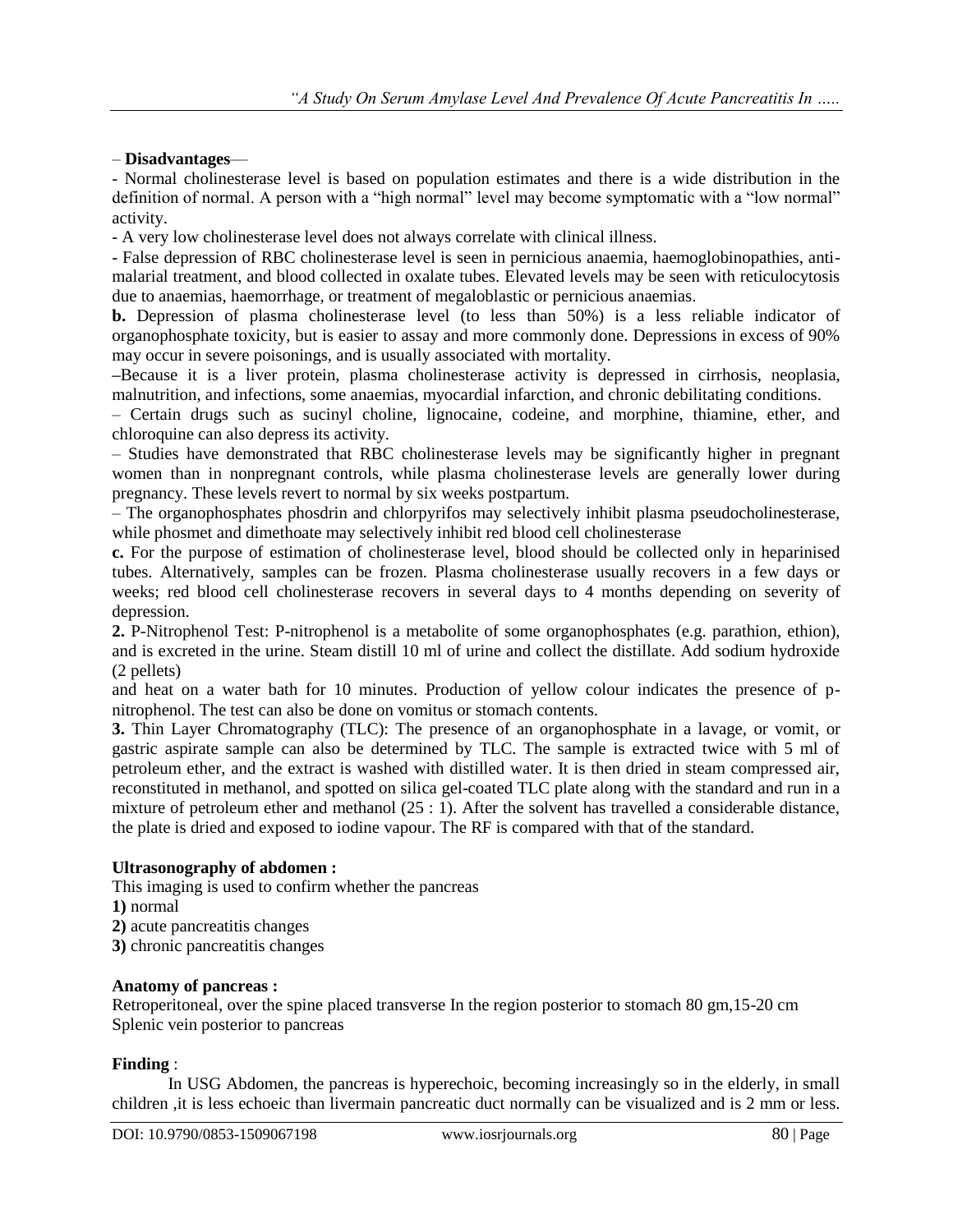Identified by particularly splenic vein ,which lies posterior to pancreas, and sup. Mesentric artery ,which is seen as a ring like a bright echogenic wall No capsule so margin of pancreas is ill defined. Acute inflammation causes the pancreatic tissue to become necrosed.

In more severe cases the pancreas is enlarged and hypoechoic due to edema. The main duct may be dilated or prominent. As the condition progresses, digestive enzymes leak out, forming collections or pseudocysts. These are most frequently found in the lesser sac, near the tail of the pancreas, but can occur anywhere in abdomen

## **Chronic pancreatitis changes :**

The normal pancreatic tissue is progressively replaced by fibrosis.

The pancreas becomes abnormally hyperechoic.

Irregular dilatation of pancreatic duct

Pseudocyst seen in 25% cases

Calcification may be identified in the pancreatic tissue.

#### **treatment :**

Determine plasma or red blood cell cholinesterase activities. Depression in excess of 50 per cent of baseline is generally associated with severe symptoms.

## **1. Acute Poisoning:**

## **a. Decontamination:**

– If skin spillage has occurred, it is imperative that the patient be stripped and washed thoroughly with soap and water.

- Shower is preferable. Make the patient stand (if he is able to) under the shower, or seated in a chair.

- Wash with cold water for 5 minutes from head to toe using non-germicidal soap. Rinse hair well.

- Repeat the wash and rinse procedure with warm water.

- Repeat the wash and rinse procedure with hot water.

- Treating personnel should protect themselves with water-impermeable gowns, masks with eye shields, and shoe covers. Latex and vinyl gloves provide inadequate protection, unless a double pair is used.

– If ocular exposure has occurred, copious eye irrigation should be done with normal saline or Ringer's solution. If these are not immediately available, tap water can be used.

– In the case of ingestion, stomach wash can be done, though this is often unnecessary because the patient would have usually vomited several times by the time he is brought to hospital. Activated charcoal can be administered in the usual way.

## **b.Antidotes**:

– Atropine—It is a competitive antagonist of acetylcholine at the muscarinic postsynaptic membrane and in the CNS, and blocks the muscarinic manifestations of organophosphate poisoning.

– Oximes—The commonest is pralidoxime (pyridine2-aldoxime methiodide), which is a nucleophilic oxime that helps to regenerate acetylcholinesterase at muscarinic, nicotinic, and CNS sites. Actually, human studies have not conclusively substantiated the benefit of oxime therapy in acute organophosphate poisoning, but they are widely used. Most authors advocate the continued use of pralidoxime in the clinical setting of severe organophosphate poisoning.

## **C. Supportive Measures:**

– Administer IV fluids to replace losses.

– Maintain airway patency and oxygenation. Suction secretions. Endotracheal intubation and mechanical ventilation may be necessary. Monitor pulse oximetry or arterial blood gases to determine need for supplemental oxygen.

– Oxygenation/intubation/positive pressure ventilation: To minimise barotrauma and other complications, use the lowest amount of PEEP possible while maintaining adequate oxygenation. Use of smaller tidal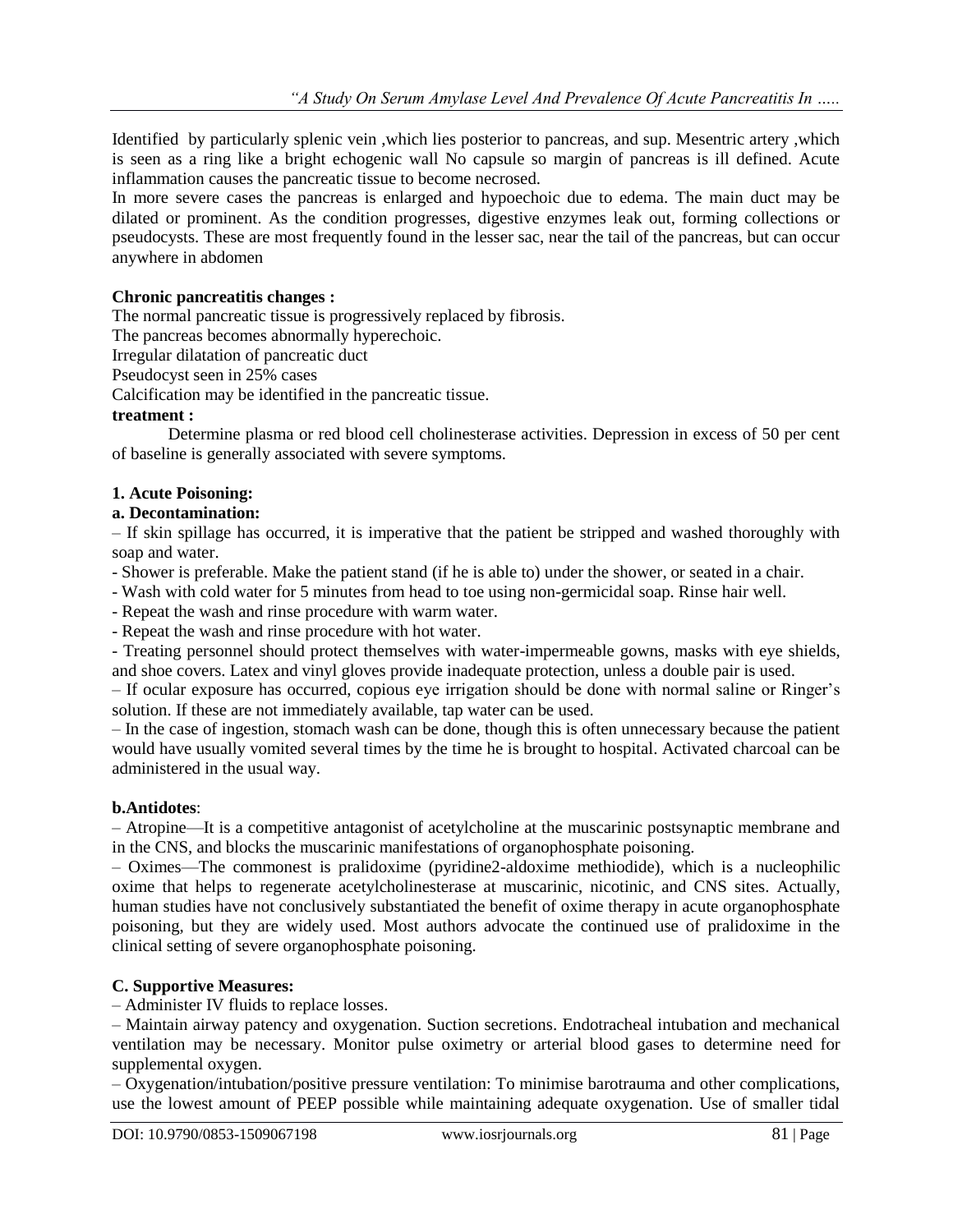volumes (6 ml/kg) and lower plateau pressures (30 cm water or less) has been associated with decreased mortality and more rapid weaning from mechanical ventilation in patients with ARDS.

– The following drugs are contraindicated: parasympathomimetics, phenothiazines, antihistamines,and opiates. Do not administer succinylcholine (suxamethonium) or other cholinergic medications. Prolonged neuromuscular blockade may result when succinylcholine is administered after organophosphate exposure.

– Treat convulsions with benzodiazepines or barbiturates.

– Antibiotics are indicated only when there is evidence of infection.

– Haemoperfusion, haemodialysis, and exchange transfusion have not been shown to affect outcome or duration of toxicity in controlled trials of organophosphate poisoning.

## **d. Prevention of Further Exposure:**

After the patient has recovered, he should not be re-exposed to organophosphates for at least a few weeks since he is likely to suffer serious harm from a dose that normally would be harmless, owing to alteration of body chemistry. Following acute poisoning, patients should be precluded from further organophosphate exposure until sequential RBC cholinesterase (AChE) levels have been obtained and confirm that AChE activity has reached a plateau. Plateau has been obtained when sequential determinations differ by no more than 10%. This may take 3 to 4 months following severe poisoning.

## **E. Treatment of Pregnant Victim:**

Therapeutic choices during pregnancy depend upon specific circumstances such as stage of gestation, severity of poisoning, and clinical signs of mother and foetus. The mother must be treated adequately to treat the foetus. A severely poisoned patient with a late gestation viable foetus may be a candidate for emergency Caesarean section. The foetus may require intensive care after birth.

– Pralidoxime chloride is recommended for use in the pregnant patient to counteract muscle weakness.

– Glycopyrrolate: Unlike atropine, glycopyrrolate usually does not readily cross the placenta and would not directly affect foetal poisoning. However, the

foetus may be best served by treating the mother to retain good respiratory function and foetal oxygenation.

## **2. Chronic Poisoning:**

**a.** Removal of the patient from the source of exposure.

**b**. Supportive and symptomatic measures.

#### **Antidotes for Organophosphates** *Atropine*

Mode of action: Blocks the muscarinic manifestations of organophosphates. However, since atropine affects only the postsynaptic muscarinic receptors, it has no effect on muscle weakness or paralysis

*Diagnostic dose:* Organophosphate-poisoned patients are generally tolerant to the toxic effects of atropine (dry mouth, rapid pulse, dilated pupils, etc.)

If these findings occur following a diagnostic atropine dose, the patient is probably not seriously poisoned *Diagnostic dose***—Adult:** 1 mg intravenously or intramuscularly; Child—0.25 mg (about 0.01 mg/kg) intravenously or intramuscularly

*Therapeutic dose:* 1 to 2 mg IV or IM (adult); 0.05 mg/kg IV (child); every 15 minutes until the endpoint is reached, i.e. drying up of tracheobronchial secretions. Pupillary dilatation and tachycardia are not reliable indicators of the endpoint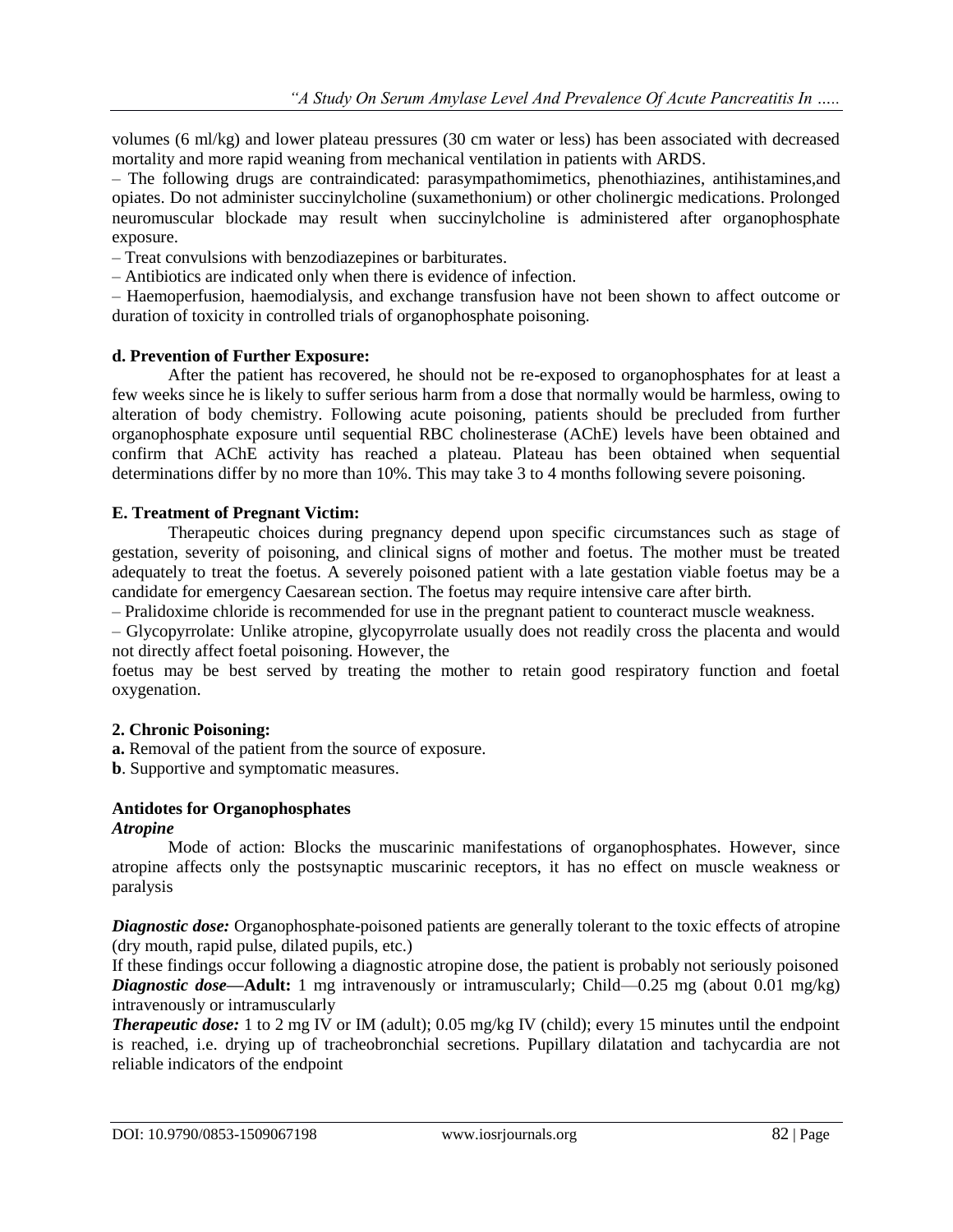Atropine can also be administered as an IV infusion after the initial bolus dose, at a rate of 0.02 to 0.08 mg/kg/hr. Once the endpoint has been reached, the dose should be adjusted to maintain the effect for at least 24 hours

Atropinisation must be maintained until all of the absorbed organophosphate has been metabolised. This may require administration of 2 to 2,000 milligrams of atropine over several hours to weeks

Atropine therapy must be withdrawn slowly to prevent recurrence or rebounding of symptoms, often in the form of pulmonary oedema. This is especially true of poisonings from lipophilic organophosphates such as fenthion

## *Pralidoxime (Pyridine-2-aldoxime methiodide; 2-PAM)*

Structurally, pralidoxime is 2-hydroxyiminomethyl-1-methyl pyridinium chloride

Mode of action: It is usually given along with atropine. Pralidoxime competes for the phosphate moiety of the organophosphorus compound and releases it from the acetylcholinesterase enzyme, thereby liberating the latter and reactivating it While it is advisable to begin pralidoxime therapy within 48 hours of poisoning, it can be administered even much later with beneficial effects Till recently, pralidoxime was said to be contraindicated in carbamate poisoning because experiments with carbaryl (Sevin) suggested a worsening of symptoms when it was administered. However, recent studies have pointed out that while pralidoxime is not a necessary adjunct to atropine in carbamate overdose, it may be beneficial in some cases

*Dose:* For adults—1 to 2 gm in 100 to 150 ml of 0.9% sodium chloride, given IV over 30 minutes

This can be repeated after 1 hour, and subsequently every 6 to 12 hours, for 24 to 48 hours Contd

Alternatively, a 2.5% concentration of pralidoxime can be given as a loading dose followed by a maintenance dose

Serious intoxication may require continuous infusion of 500 mg/hr in adults. Many workers feel that this high dose therapy minimises the incidence of complications such as the Intermediate Syndrome

Maximum dose should not exceed 12 gm in a 24 hour period. Infusion over a period of several days may be necessary and is generally well tolerated

The WHO currently recommends an initial bolus of at least 30 mg/kg, followed by an infusion of more than 8 mg/kg /hr

It is estimated that a plasma concentration of at least 4 mg/L may be necessary for pralidoxime to be effective

For children—20 to 40 mg/kg to a maximum of 1 gm/dose given IV, and repeated every 6 to 12 hours for 24 to 48 hours

*Alternatively,* iv infusion can be resorted to, at a rate of 9 to 19 mg/kg/hr

*Adverse effects:* Rapid administration can cause tachycardia, laryngospasm, and even cardiac or respiratory arrest

Other adverse effects include drowsiness, vertigo, headache, and muscle weakness

It is generally not advised for the treatment of carbamate overdose, especially carbaryl

In cases where intravenous administration is not possible, pralidoxime can be given intramuscularly as an initial dose of 1 gram or up to 2 grams in cases of very severe poisoning In some countries obidoxime is used instead of pralidoxime, though it does not appear to be superior to the latter It is apparently favoured over pralidoxime in clinical practice in Belgium, Israel, The Netherlands, Scandinavia, and Germany, and is the only oxime available in Portugal

A few investigators suggest that oximes have only a limited role in organophosphate poisoning, and successful management is possible without employing them at all, though this view is not shared by most other workers in the field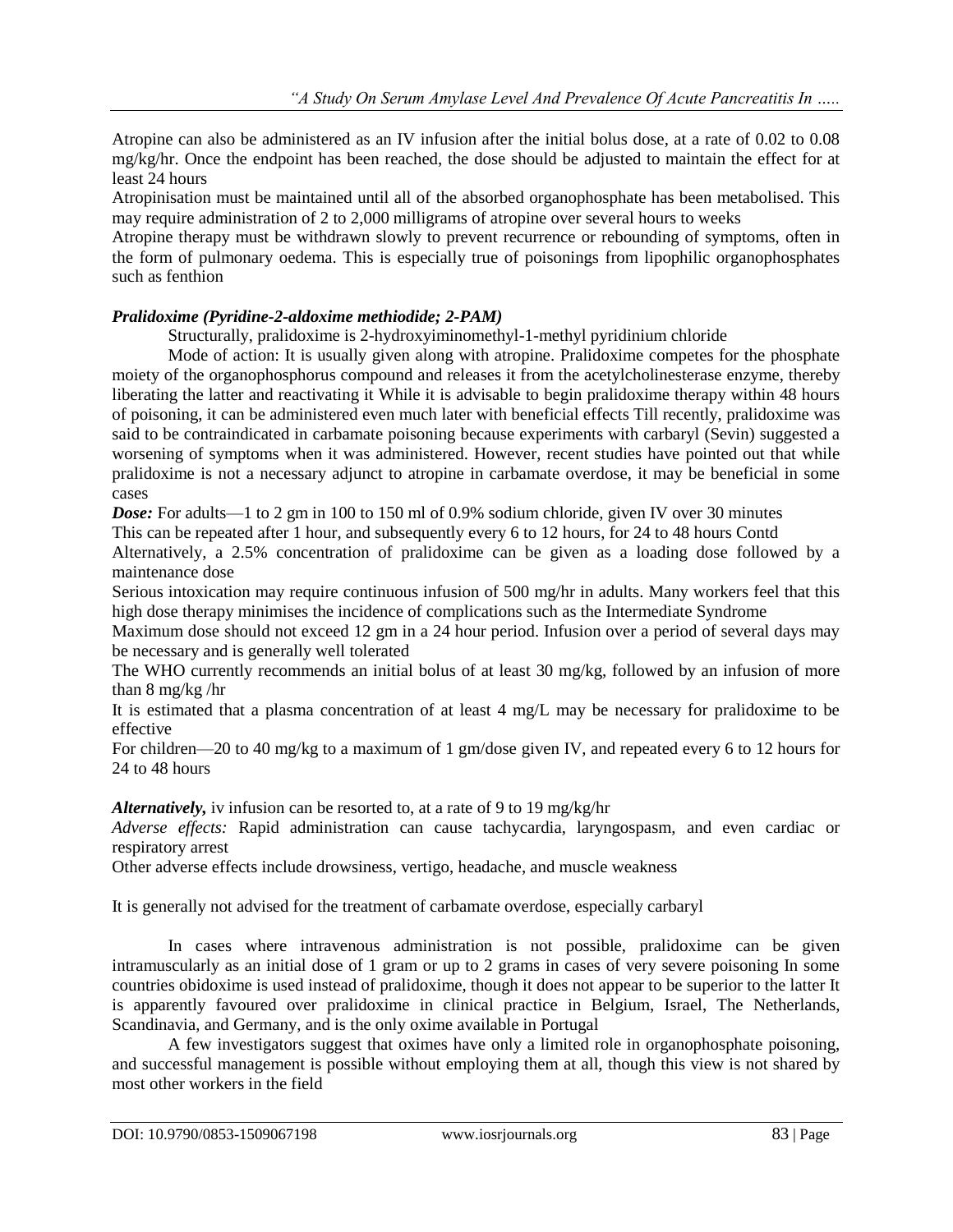## **Diazepam**

Some studies indicate that the addition of diazepam to atropine and 2-PAM improves survival. It reduces the risk of seizure-induced brain and cardiac damage

*Dose:* For adults—5 to 10 mg IV slowly, every 15 minutes, upto a maximum of 30 mg For children—0.25 to 0.4 mg/kg IV slowly, every 5 to 10 minutes, upto a maximum of 10 mg

If diazepam is ineffective, phenytoin or phenobarbitone can be used instead

## **Effect of organophosphorus compound on pancreas :**

Various studies have shown that there is increased incidence of Pancreatitis and its complications after ogganophosphate intoxication when compared to general population. There is elevated serum amylase and lipase level in patients.

Though the exact mechanism of pancreatitis in OP intoxication in not known, the following mechanism have been suggested

**1)** OP insecticides increases the intraductal pressure and exocrine pancreatic flow. The increase in pressure leads to extravasation of pancreatic fluid. This increased pancreatic exocrine flow could be due to direct cholinergic hyperstimulation of pancreatic acinar and ductal cell.

**2)** Experimental data supports the view that these OP compounds causes a functional ductal obstruction at the same time as stimulation of pancreatic exocrine secretion.

**3)** There is pancreatic interstitial edema, acinar cell vacuolization, hyperamylasemia and hyperlipasemia following OP intoxication.

## **V. Materials And Methods**

**Subjects :** Patients who consumed organophosphate poisons.

**Study design :** A prospective cross sectional study.

Ethical committee approval : The ethical committee approval was obtained to carry out study in hospital. **Study setting :** Government Rajaji Hospital Madurai

Duration of study : Feb2015 to July 2015

**Materials :** This study is to be conducted among 100 patients who are admitted in Govt. Rajaji hospital, Madurai with history and clinical features of organophosphate poisoning.

## **Study criteria :**

## **Inclusion criteria :**

**1)** Age  $> 12$  years, both sex

**2)** History of exposure to organophosphate compounds presenting with characteristic clinical manifestations of organophosphate poisoning.

## **Exclusion criteria :**

- **1)** Alcoholic patient
- **2)** Pre-existing pancreatic disease
- **3)** Mixed poisoning with other substances
- **4)** Gone through ERCP in previous 24 hour
- **5)** h/0 suggestive of parotid gland disease
- **6)** lipid disorder
- **7)** hepatic and renal disease
- **8)** h/o drug intake like

**azathioprine** 6-**Mercaptopurine** Thiazides Frusemide Pentamidine

DOI: 10.9790/0853-1509067198 www.iosrjournals.org 84 | Page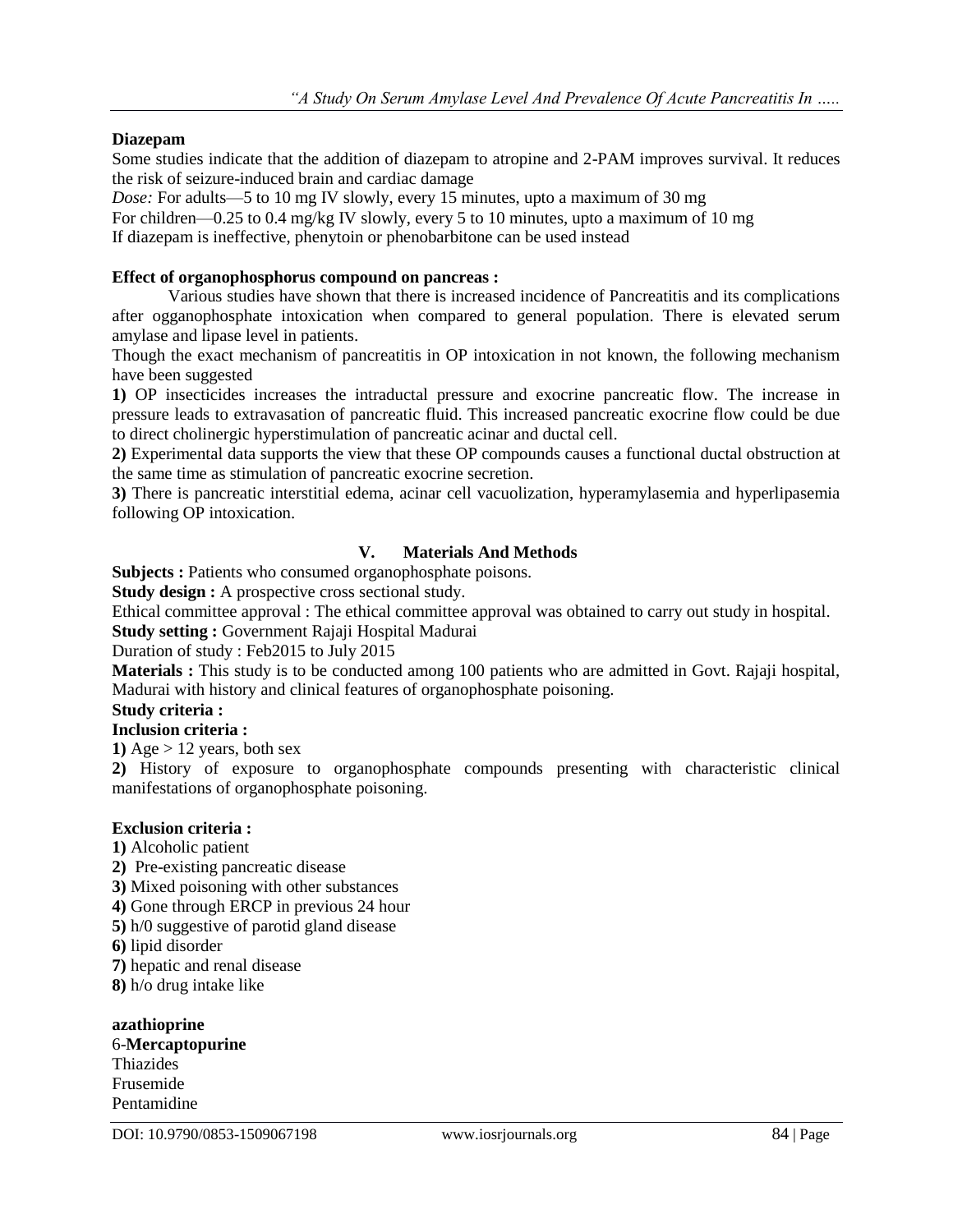## **Study protocol :**

Patient admitted in GRH were the study group. A previously designed proforma was used to collect the demographic and clinical details of patients.

## **Collaborating department :**

- **1)** Department of biochemistry, Madurai medical college, Madurai
- **2)** Department of radiology, Madurai medical college, madurai

## **Exposure assessment :**

The following parameters were seen for association with OP pesticides exposure –

• Demography Age Sex Admission time Socioeconomic status Family status Reason for consumption • Poison particulars Severity grade Symptoms after taking poisons

Immediate steps taken after OP consumption

• Biochemical evaluation which includes

Serum amylase level

Serum lipase level

• Clinical features

Pupil size, pulse rate, blood pressure, respiratory rate, secretions

## **Sample collection :**

**1)** 100 patients satisfying the inclusion criteria will be selected for the study.

**2)** About 3 ml of venous will be collected in two occasions from the each subject within 24 hours of consumption of OP poison (sample 1) and next after 24 hours of first sample (sample 2)

**3)** Serum will be separated and Serum amylase will be estimated

**4)** if serum amylase level significantly elevated (3-4 times than normal ) than serum lipase

**5)** If serum lipase level significantly elevated (3 times than normal )than to confirm the diagnosis usg abdomen

## **VI. Observation and results**

## **A. Characteristics of cases studied:**

| Age distribution | No.of cases | Dead    |
|------------------|-------------|---------|
| $= 2.5$          | 8           | $\circ$ |
| $26 - 40$        | 37          | 2       |
| $-1 - 55$        | $-1.5$      | з       |
| $56 - 70$        | 10          | ï       |
| Total            | 100         | 6       |
|                  |             | 0.856   |
|                  |             | NS      |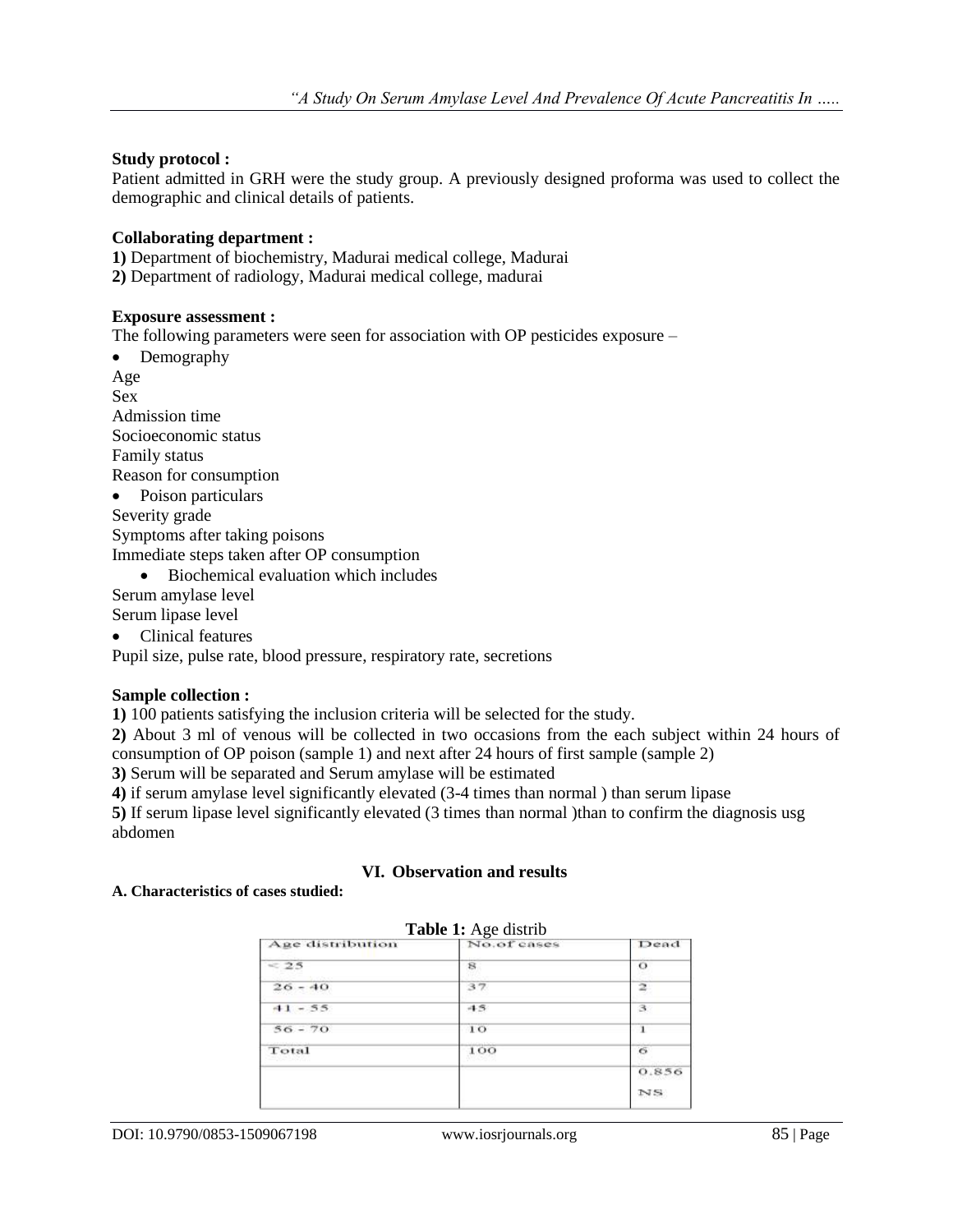

**Table 2** : Sex distribution

| Gender | Cases | Dead     |
|--------|-------|----------|
| Male   | 75    |          |
| Female | 25    |          |
|        |       | 0.978 NS |



| <b>□</b> Male □ Female |
|------------------------|
|------------------------|

**Table 3:** Hematological Parameter

| Amylase level - I |  |  |
|-------------------|--|--|
|                   |  |  |

|                      | Amylase level - I        |                      |
|----------------------|--------------------------|----------------------|
| Age<br>distribution  | Mean                     | <b>SD</b>            |
| $T2 - 25$            | 141.8                    | 123.5                |
| 40<br>$26 -$<br>(37) | 189.7                    | 157.8                |
| $-41 - 55$<br>(45)   | 217.6                    | 150.1                |
| 56<br>70.<br>(10)    | <b>Services</b><br>220.3 | Chicago Ale<br>175.4 |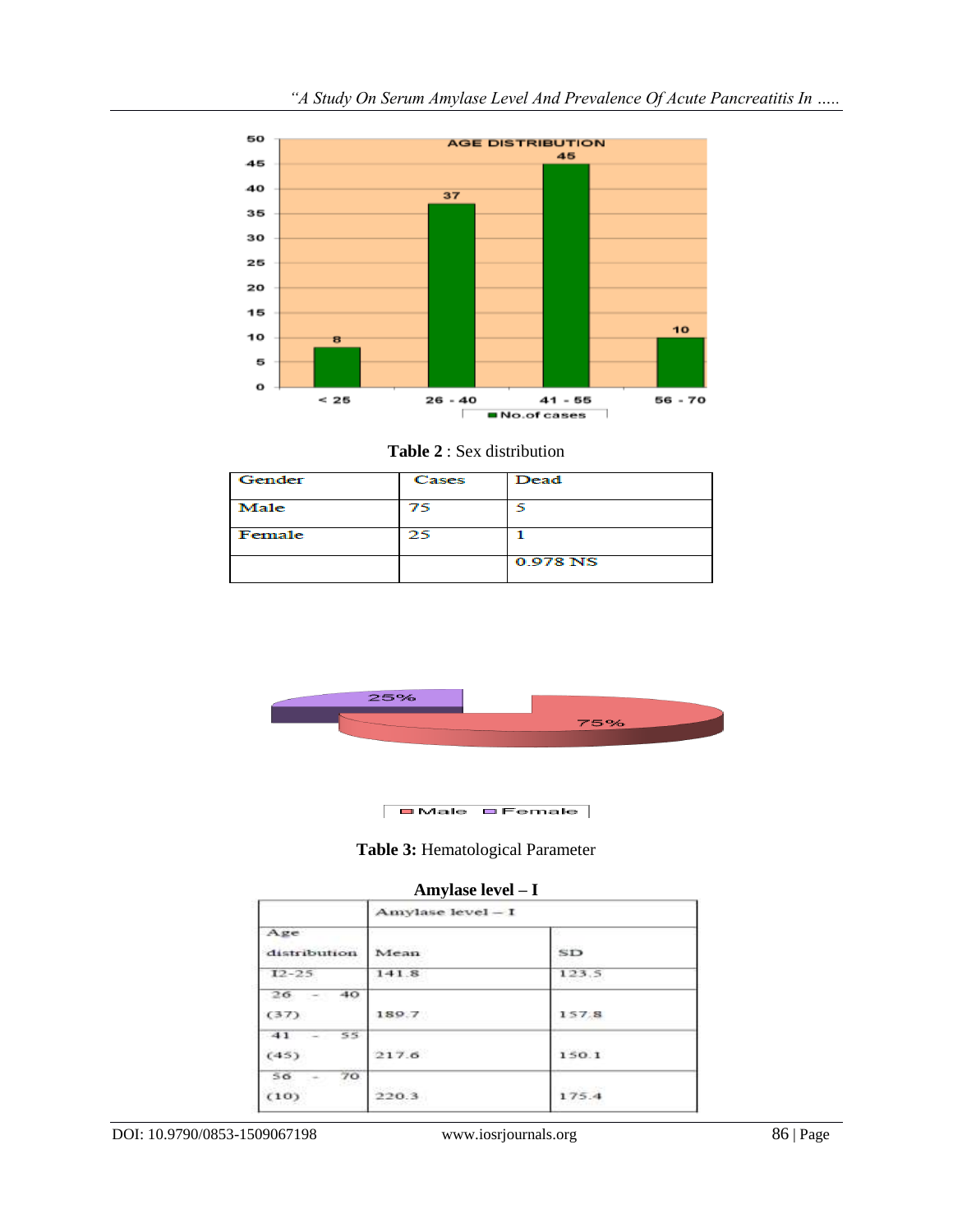| $1.0000$ $He$ , $C_1$ |  |  |
|-----------------------|--|--|
| $Amylase Ievel - II$  |  |  |
| <b>SD</b>             |  |  |
| 00.7                  |  |  |
| 85.2                  |  |  |
| 92                    |  |  |
| 118.6                 |  |  |
|                       |  |  |

#### **Amylase Level – Ii**

## **Reason for poisoning**

| Reason                   | cases |
|--------------------------|-------|
| <b>Financial problem</b> | 23    |
| <b>Familial stress</b>   | 77    |

#### **Reason For Poisoning**



| Financial | $\n  Example 2$ |
|-----------|-----------------|

## **Mode of Consumption**

| Mode<br>$\circ$ f |       |                         |
|-------------------|-------|-------------------------|
| consumption       | cases | Dead                    |
| Alone             | 28    | 1.                      |
| Others            |       | $\overline{\mathbf{o}}$ |
| Water             | 69    |                         |
|                   | 100   | $\sigma$                |
|                   |       |                         |

## **Mode of Consumption**

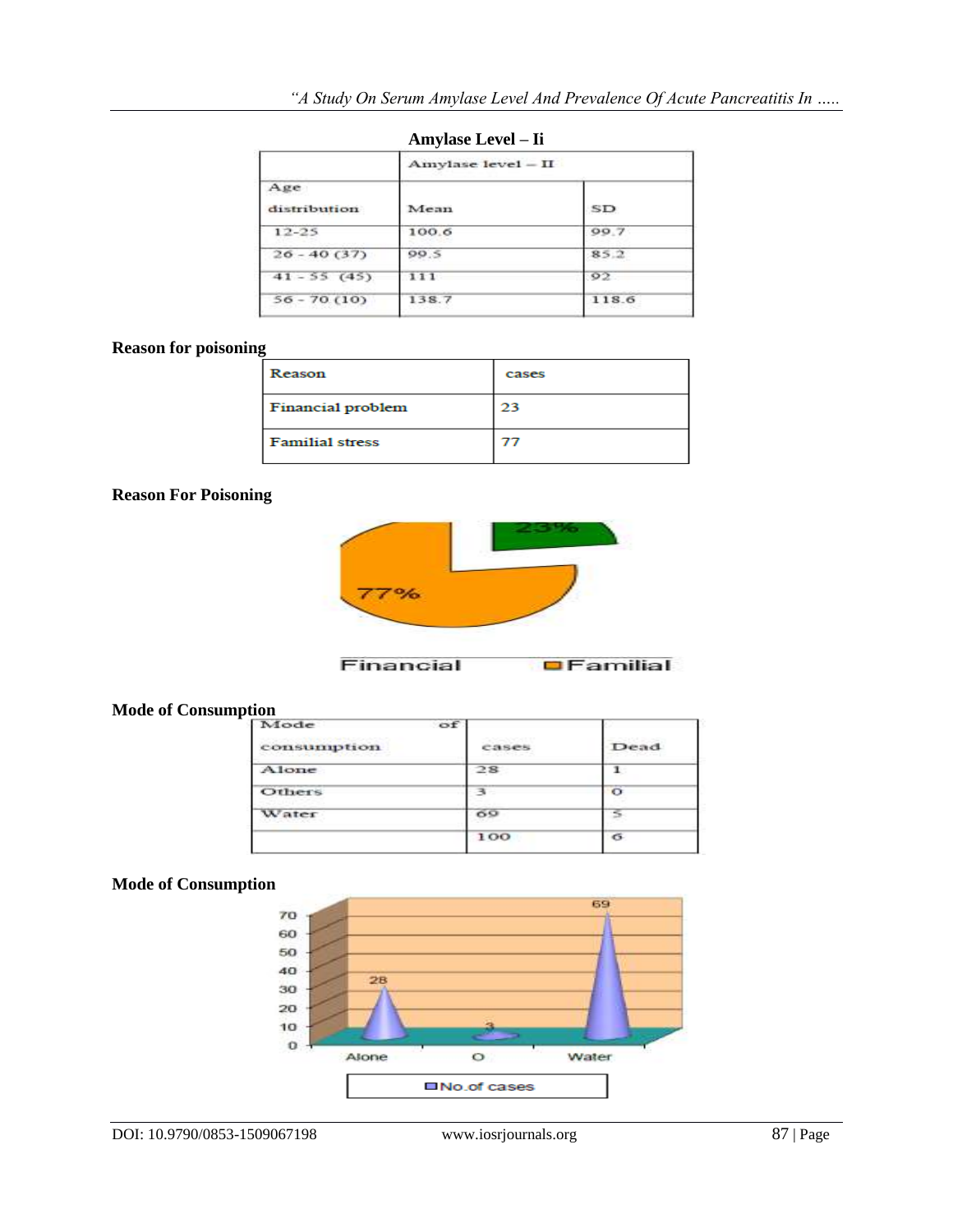## **Agents**

| Agents            | cases |
|-------------------|-------|
| Bug killer liquid | 22    |
| Chlorpyrifos      | 12    |
| Dichlorofos       |       |
| Fenthion          | з     |
| Monocrotophos     | 13    |
| Methyl parathion  | 30    |
| Quinolphos        | 13    |



DISTRIBUTION OF AGENTS

No.of cases

## **Clinical Features Secretions :**

| $CF-S$       | Cases |
|--------------|-------|
| $\ddot{}$    | 3     |
| $+ +$        | 87    |
| $***$        | 7     |
| Nil          | З     |
| <b>Total</b> | 100   |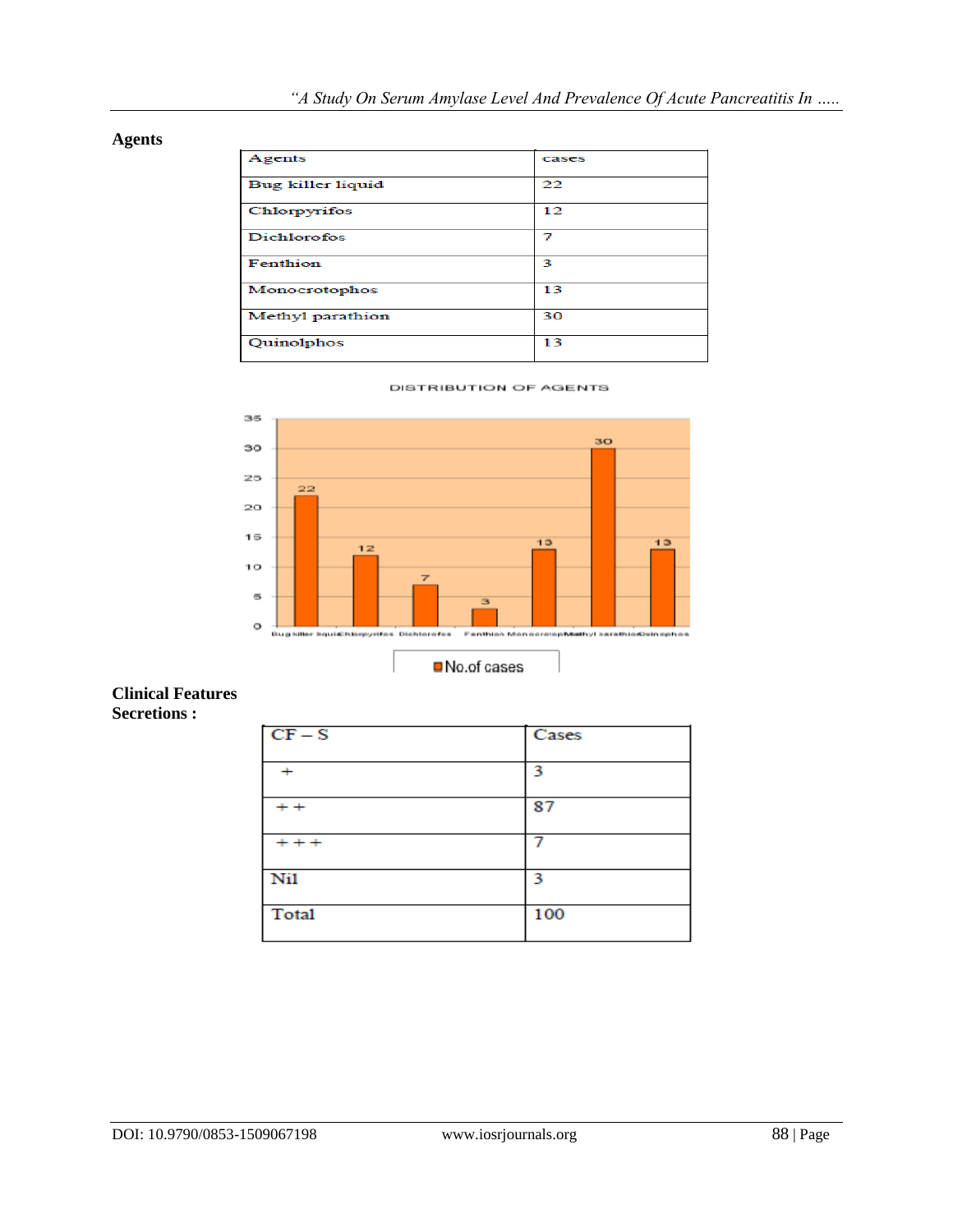

| ⊟ No.of cases |
|---------------|
|---------------|

| <b>Mental</b> status | cases |
|----------------------|-------|
|                      | 17    |
| + +                  |       |
| Ni1                  | 82    |



## - PIN POINT PUPIL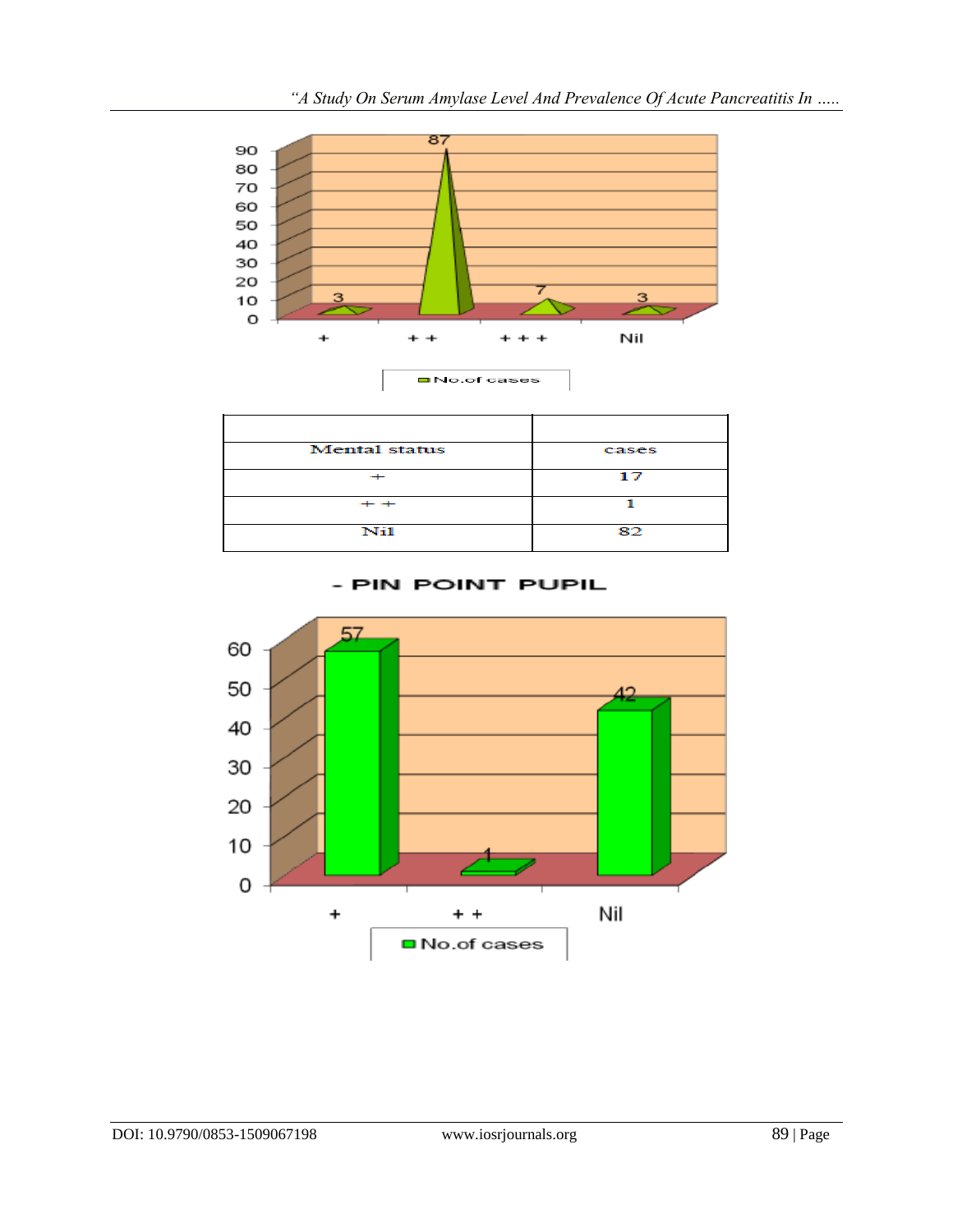**Fasciculation:** 

| Fasciculation | No.of cases |
|---------------|-------------|
|               |             |
| $N+1$         |             |



#### **FASICULATION**

| <b>Heart Rate</b><br>요즘은 아직 뒤집어서 지금 말았다. 사람이                                                                                                                                                                                                                                                                                                                                                                                                                                            | No.of cases<br>しょうせん きょうこうかい きょうしゅう アール・アール かいしょう |
|-----------------------------------------------------------------------------------------------------------------------------------------------------------------------------------------------------------------------------------------------------------------------------------------------------------------------------------------------------------------------------------------------------------------------------------------------------------------------------------------|---------------------------------------------------|
| a strategic based on a superior of the president of the control of the control of the second control of the control of the control of the control of the control of the control of the control of the control of the control o<br><b>BRADYCARDIA</b><br>in State and Company of the State of the State and the State and Theory and Theory and Theory and Theory and T<br>State and State and State and State and State and State and State and State and State and State and State and |                                                   |
| A because the countries for controls from the final and count<br>NORMAL<br>state the management of the College College of                                                                                                                                                                                                                                                                                                                                                               | 58                                                |

CF - HEART RATE



| No.of cases |  |
|-------------|--|
|             |  |
| 88          |  |
|             |  |



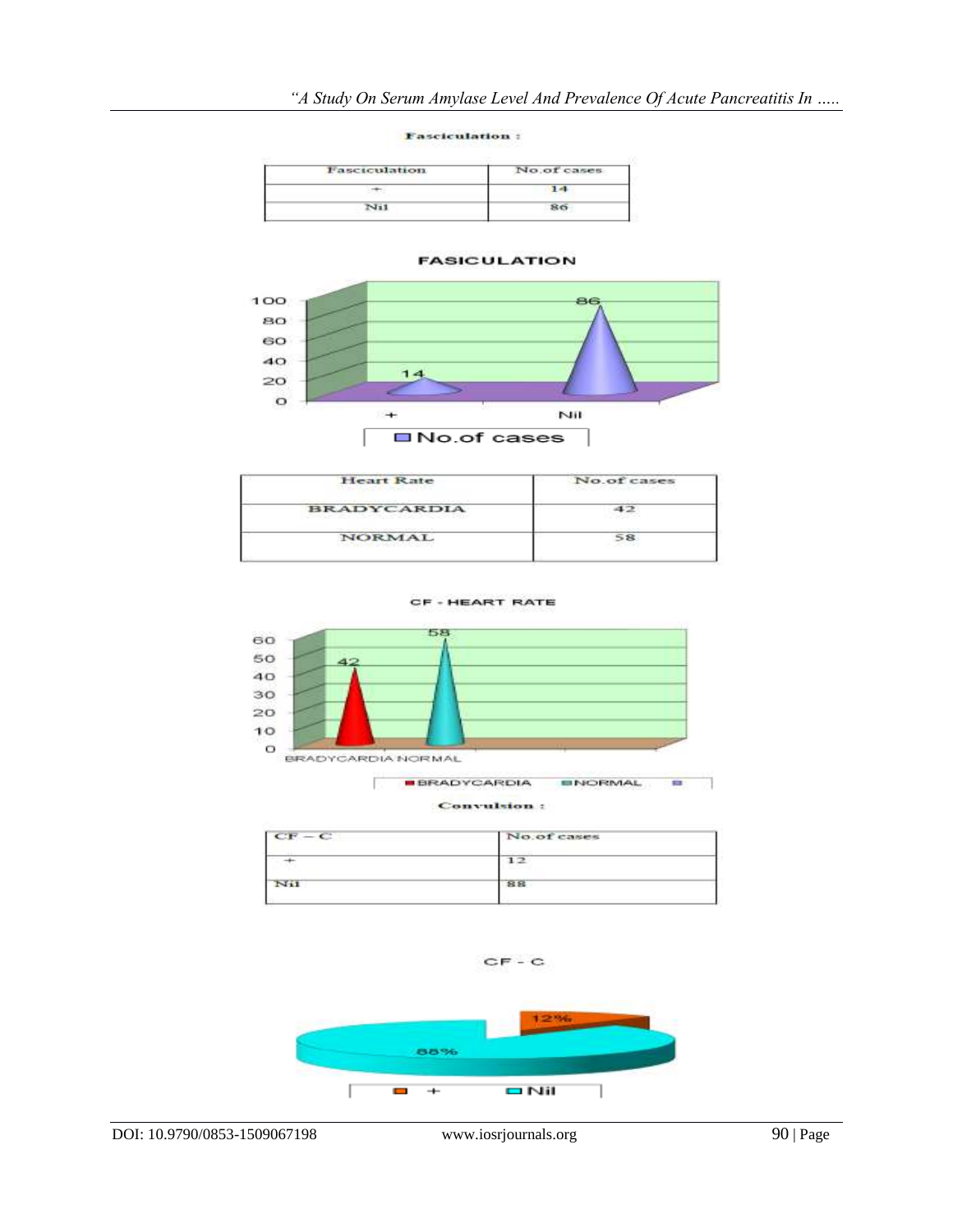## **Respiratory failure :**

| <b>Respiratory failure</b> | No.of cases |
|----------------------------|-------------|
|                            | 21          |
| $\sqrt{11}$                |             |

## CF - RESPIRATORY FAILURE



#### **Mental status :**

| <b>Mental</b> status | No.of cases |
|----------------------|-------------|
|                      |             |
|                      |             |
|                      |             |



#### **Age and amylase level :I**

| Amylase level - I |       |
|-------------------|-------|
| Mean              | SD    |
| 141.8             | 123.5 |
| 189.7             | 157.8 |
| 217.6             | 150.1 |
| 220.3             | 175.4 |
|                   |       |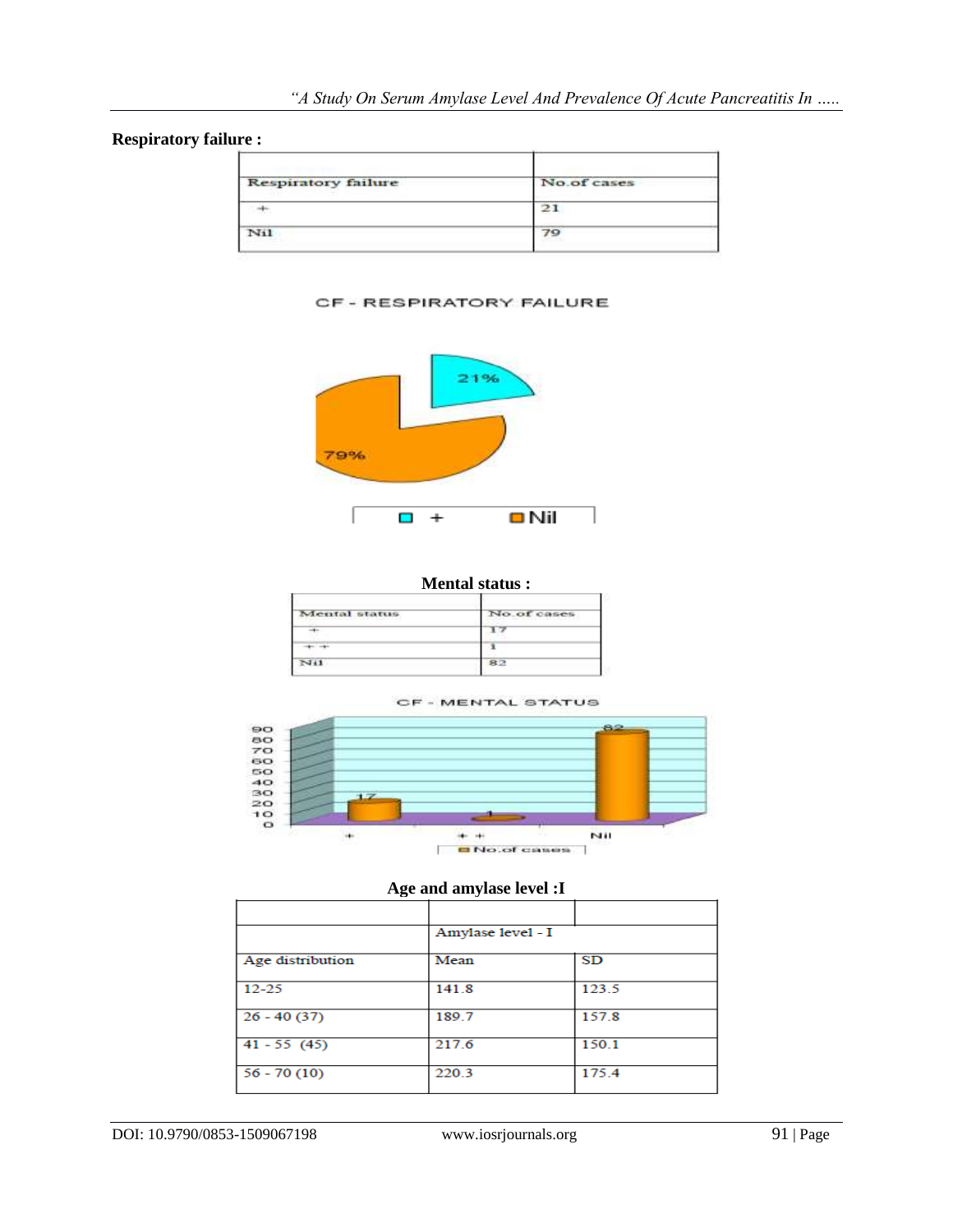

#### AGE VS AMYLASE LEVEL I

|                  | <b>m</b> Mean<br>Age and amylase level $-$ II |       |
|------------------|-----------------------------------------------|-------|
|                  | Amylase level - II                            |       |
| Age distribution | SD<br>Mean                                    |       |
| $< 25$ (8)       | 100.6                                         | 99.7  |
| $26 - 40(37)$    | 99.5                                          | 85.2  |
| $41 - 55$ (45)   | 111                                           | 92    |
| $56 - 70(10)$    | 138.7                                         | 118.6 |

#### AGE VS AMYLASE LEVEL II

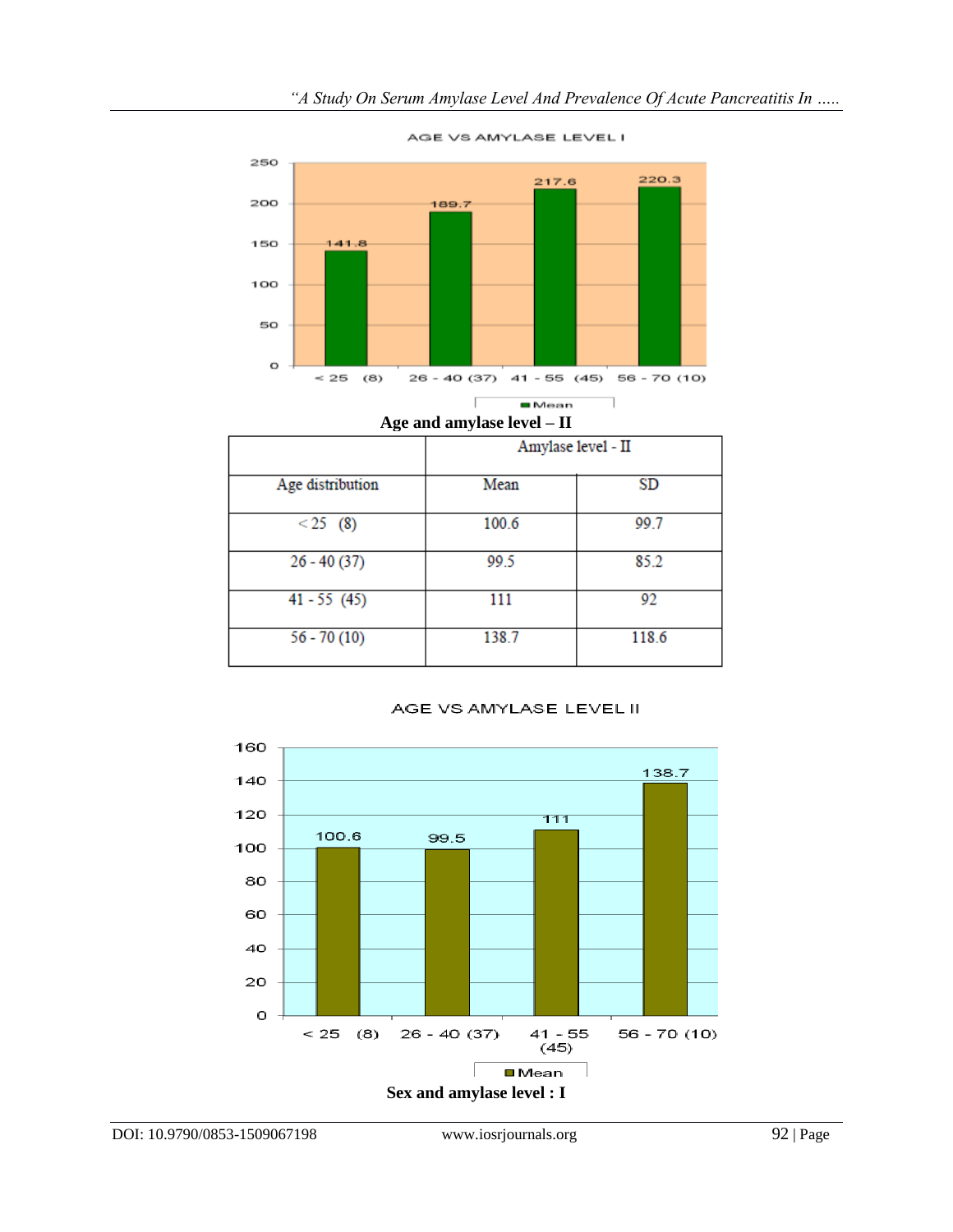|            | Amylase $level - I$ |       |
|------------|---------------------|-------|
| <b>Sex</b> | Mean                | SD    |
| Male       | 191.7               | 148.8 |
| Female     | 230.7               | 164.8 |



SEX VS AMYLASE LEVEL I

|        | Amylase level - II |       |
|--------|--------------------|-------|
| Sex    | Mean               |       |
| Male   | 100.7              | 87.6  |
| Female | 132.5              | 103.3 |
|        | 0.136 NS           |       |





## **Comparision Of Amylase Level I And Ii For Pinpoint**

| Pinpoint pupil | Amylase level I       |       | Amylase level II      |      |
|----------------|-----------------------|-------|-----------------------|------|
|                | Mean                  | SD    | Mean                  | SD   |
| Present (58)   | 244.9                 | 152.9 | 141.6                 | 108  |
| Absent (42)    | 141.5                 | 133.1 | 63.2                  | 26.2 |
|                | $< 0.001$ Significant |       | $< 0.001$ Significant |      |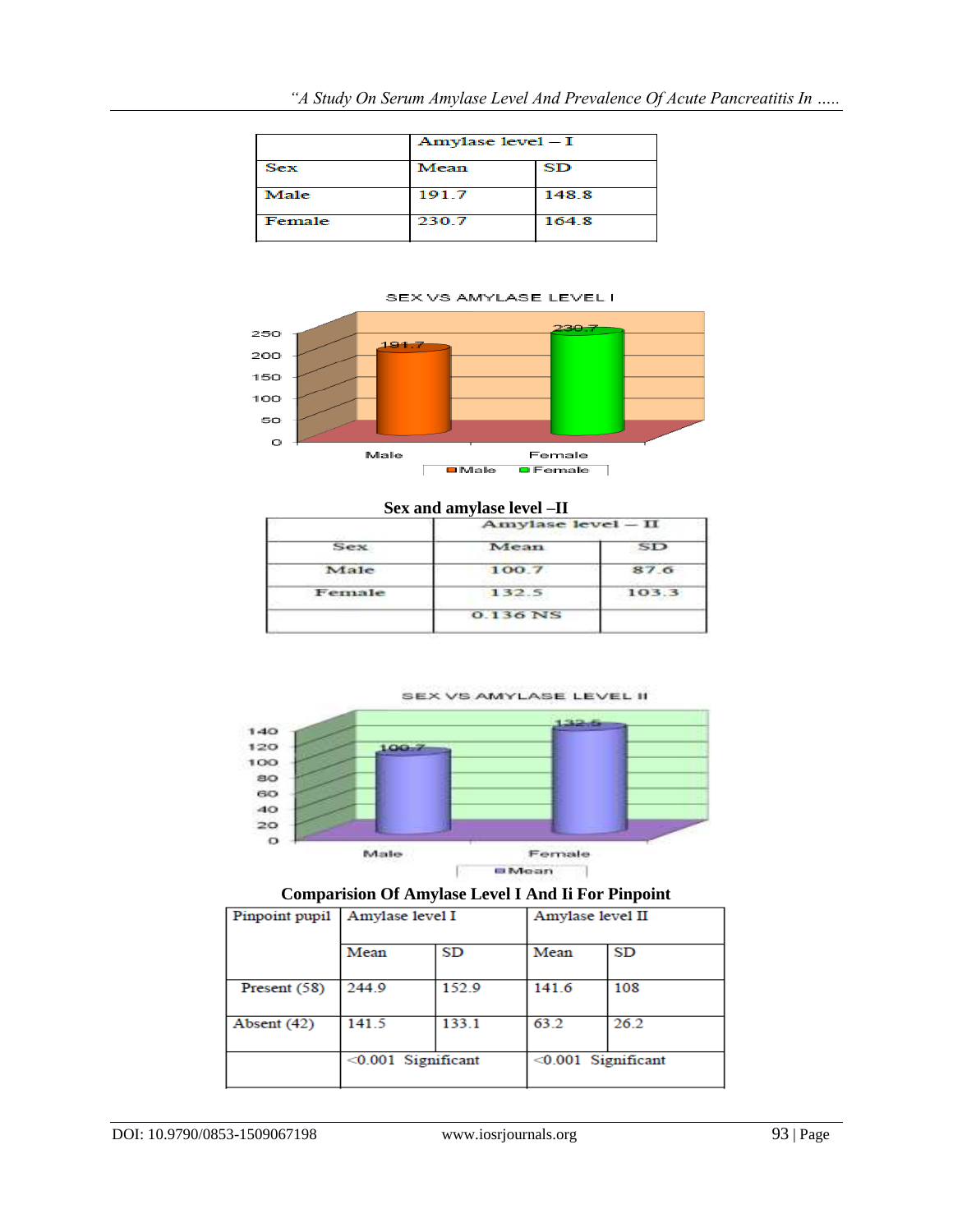

## **Comparision Of Amylase Level I And Ii For Mental Status**

| Mental status  | Amylase level I       |       | Amylase level II   |           |
|----------------|-----------------------|-------|--------------------|-----------|
| (depression)   | Mean                  | SD    | Mean               | <b>SD</b> |
| Present $(18)$ | 374.2                 | 78.8  | 264.2              | 74.3      |
| Absent (82)    | 163.5                 | 138.7 | 74.5               | 51.9      |
|                | $< 0.001$ Significant |       | <0.001 Significant |           |





## **Comparision of amylase level i and ii for fasciculaton :**

| Fasciculation  | Amylase level I       |       | Amylase level II      |      |
|----------------|-----------------------|-------|-----------------------|------|
|                | Mean                  | SD    | Mean                  | SD   |
| Present $(14)$ | 355.2                 | 105.8 | 251.6                 | 94.8 |
| Absent (86)    | 176.5                 | 145.1 | 95.4                  | 68.1 |
|                | $< 0.001$ Significant |       | $< 0.001$ Significant |      |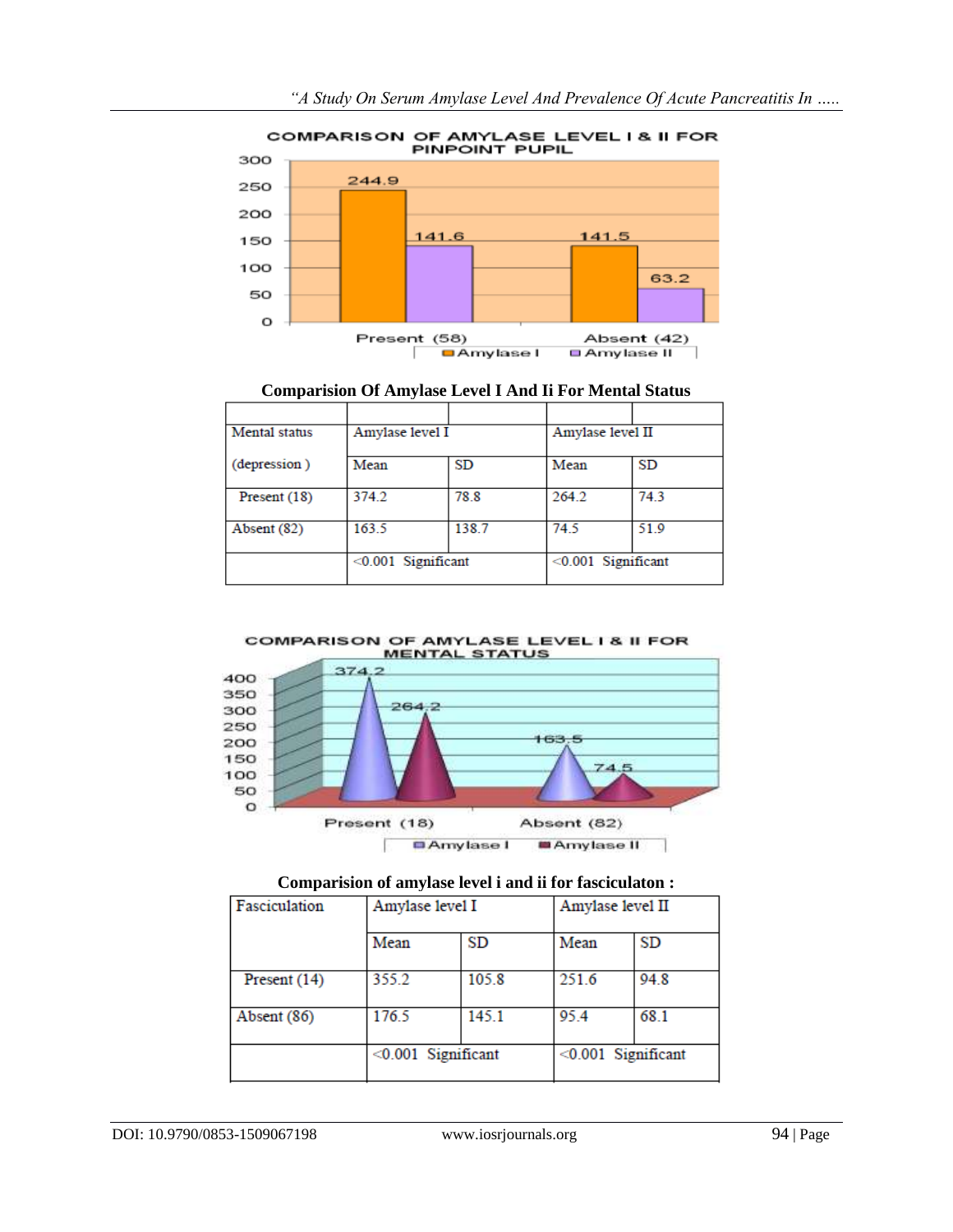

**COMPARISON OF AMYLASE LEVEL I & II FOR**<br>FASCICULATION

**Comparision of amylase level i and ii for respiratory failure :**

| Respiratory<br>failure | Amylase level I      |       | Amylase level I      |       |
|------------------------|----------------------|-------|----------------------|-------|
|                        | Mean                 | SD.   | Mean                 | SD.   |
| Present (21)           | 327.9                | 133.7 | 217.6                | 111.5 |
| Absent (79)            | 167.8                | 140.3 | 79.73                | 59.8  |
|                        | $-0.001$ Significant |       | $-0.001$ Significant |       |

#### COMPARISON OF AMYLASE LEVEL I & II FOR **RESPIRATORY FAILURE**



 $p$  value-0.001 Significant

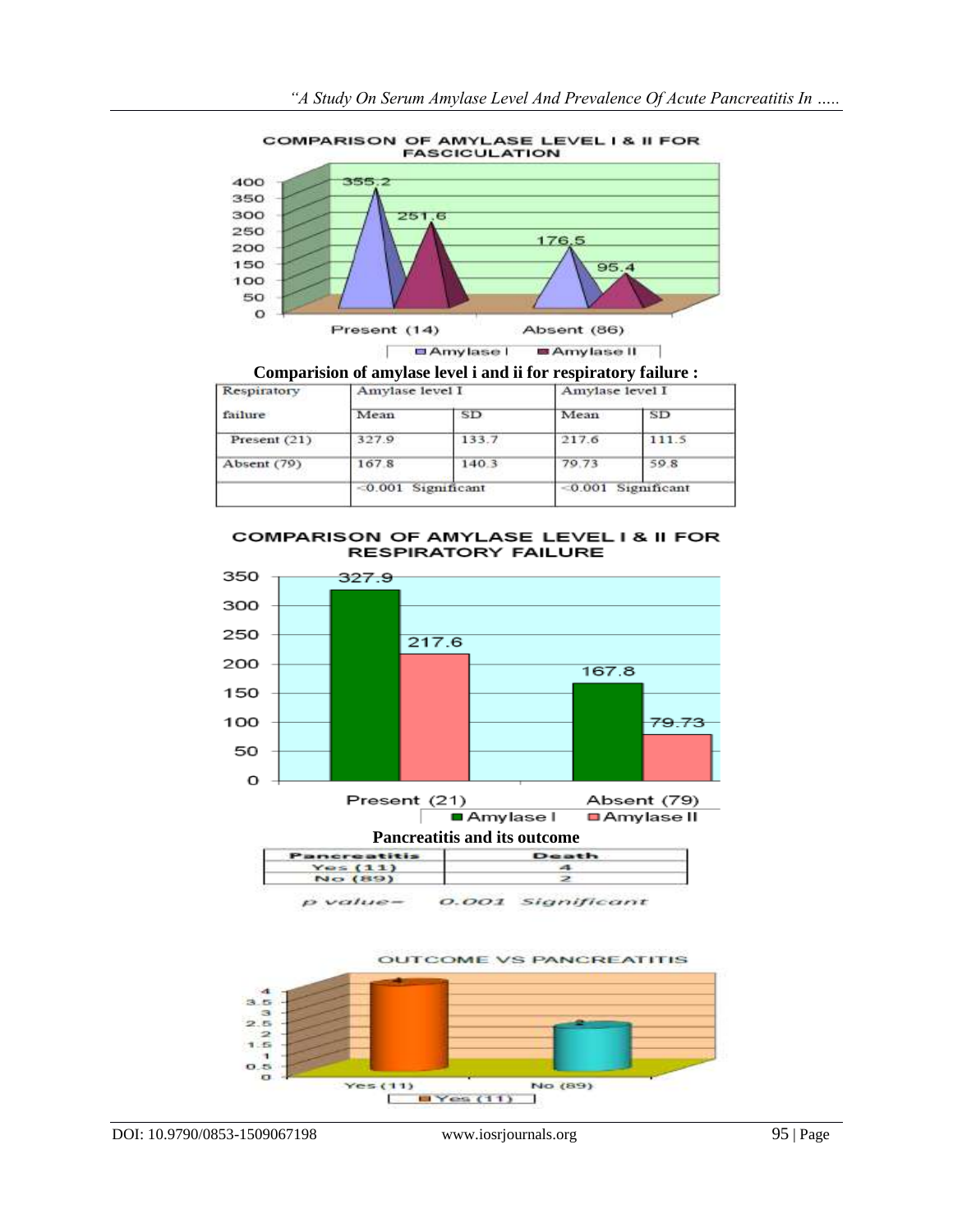## **VII. Discussion**

Organophosphate and Carbamates are frequently used pesticides which can produces life threatening intoxication. Well over 50000 organophosphorous compounds have been synthesized. The mechanism of action is irreversible inactivation of acetylcholinesterase enzyme (Ach ).

The clinical feature varies from cholinergic crisis, muscle paralysis, seizure, respiratory failure to death. The maximum mortality i.e around 90% seen in developing countries specially among farmer or related to farm works.

With the ease of availability, it is not surprising that the use of Organophosphate compounds in suicide attempts has mushroomed from a disturbing early trend to being one of the commonest mode of suicidal poisoning which accounted for 100% in our study.

No accidental exposure in our study. This alarming incidence of suicide attempts, may be probably due to uncontrolled scale and use of these agents all over the country.

A prospective study was done by the Department of Internal Medicine, University of Yuzuncu yil, medical faculty, van turkey in 2002 to find the prevalence of pancreatitis in OP poisoning. Four of the total 47 patients with acute OP poisoning had obviously elevated serum amylase and lipase level ( amylase >300 : lipase >60 u/l). only two of the patients with amylase level between 100-300 u/l had elevated level of lipase. None of the patients with normal lipase had elevated level of lipase. A total of 12.76 % was diagnosed as acute pancreatitis. It was concluded that acute pancreatitis is not a rare complication of OP intoxication. In order to improve the outcome of OP intoxication early diagnosis of acute pancreatitis is important and serum amylase and lipase should be routinely considered.

In our study 11 out of total 100 patients with OP intoxication has significantly elevated ( $>300$  u/l) amylase and significantly elevated  $(>150 \text{ u/l})$  lipase. None of the patients with normal amylase level has elevated serum lipase level. A total of 11% was diagnosed as acute pancreatitis.so as per our study also acute pancreatitis is not a rare complication of OP intoxication.

A prospective study was undertaken In Pgimer, Chandigarh, India between june 2001-june 2005 to find the incidence of hyperamylasemia and acute pancreatitis in patient with OP poisoning. Of the 79 patients studied, amylase was found to be elevated ( $>200$  s.u ) in 37 patients (46.95%). Among them in 3 patients it was 800 s.u. one of them showed swollen pancreas on USG abdomen and confirmed by CT abdomen. In other two patients, evidence of pancreatitis was not observed. There was no significant correlation between the nature of compound, duration and severity of cholinergic syndrome and increase in amylase level. It has been concluded that mild elevation is common in patients with OP poisoning, however acute pancreatitis is rare.

A retrospective study of medical records of 121 patients with the diagnosis of OP poisoning over 3 years was done in veterans general hospital, national yangming university in 1998. Serum amylase, pancreatic amylase, salivary amylase, lipase and cholinesterase level and the clinical manifestation were analyzed. It was observed that 44 patients (36%) had hyperamylasemia (>360u/l),lipase was measured in 28 patients with hyperamylasemia, 9 out of 28 had hyperlipasemia (lipase >360 u/l). the finding of hyperamylasemia was closely related to clinical severity and presence of shock.

However, hyperamylasemia is not synonymous with acute pancreatitis and pancreatic amylase in not reliable parameter in the diagnosis of organophosphate poisoning induced pancreatitis. So lipase assay is indicated with hyperamylasemia for diagnosis of pancreatitis.

## **VIII. Summary**

On analysing this study

There were 75 male and 25 female patients in the group. The mean age of the patient group is  $40 \pm 9$ years.

Most common OP intoxication is methyl parathion

Most common mode of intoxication is with water

Most common reason for intoxication is familial.stress

Age and sex is not significantly correlated with OP intoxication and its severity and complications.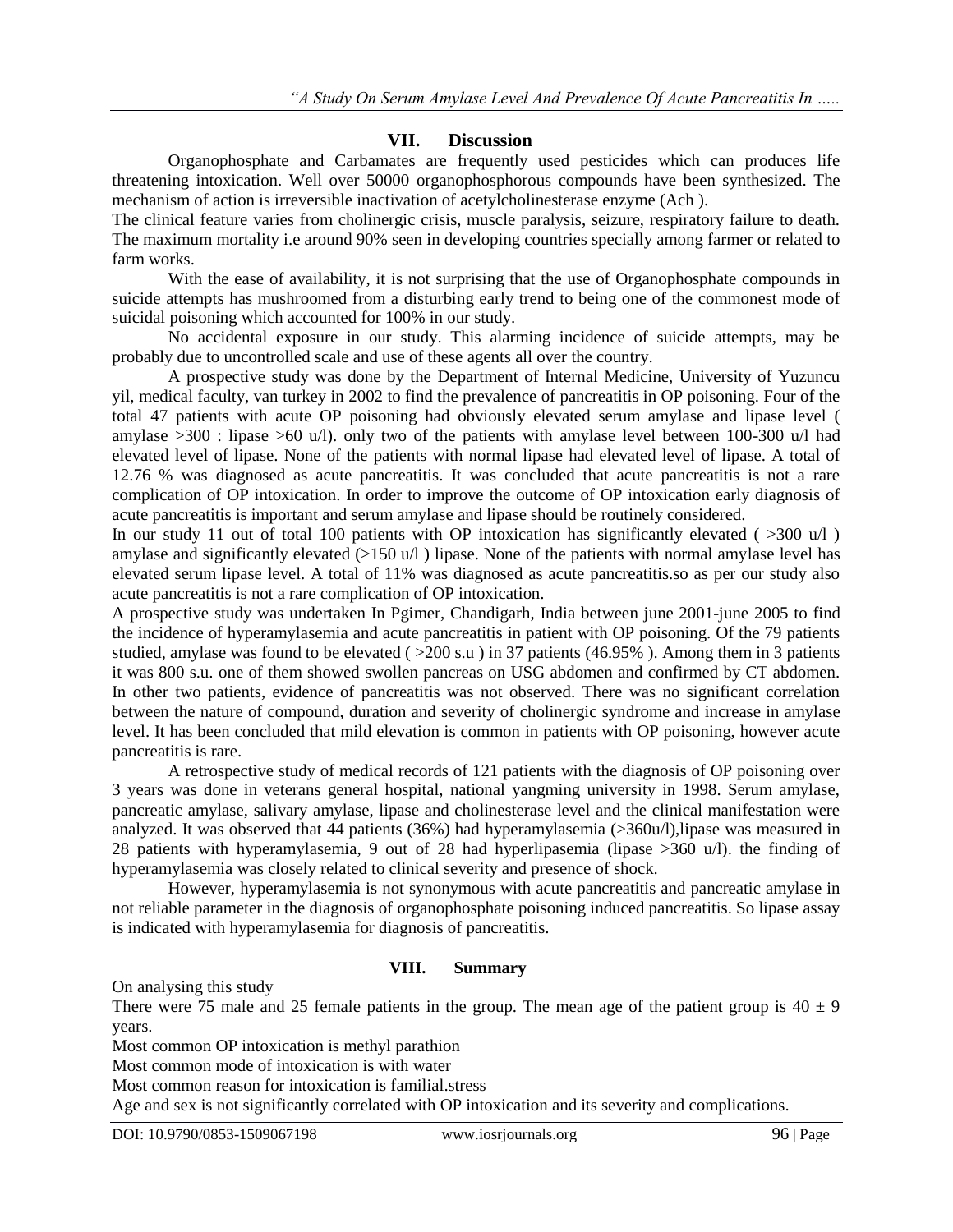Marked Muscarinic symptoms are

1)secretions (87%)

2)miosis (57 % )

3)respiratory failure (21% )

- Marked nicotinic symptom is fasciculation (14%)
- Marked CNS symptom is depressed mental status (17%)
- Significantly Elevated amylase (300 u/l) level : 36% (p o.oo1)
- Significantly Elevated lipase (>150 level) : 11 out of 100 ( Acute pancreatitis )
- USB abdomen : Acute pancreatitis 11% and normal in 89% cases
- Pancreatitis without respiratory failure : 2 out of 11
- Pancreatitis with respiratory failure : 9
- Death without pancreatitis due to respiratory failure : 2 out of 89
- Death with pancreatitis with respiratory failure : 2 out of 9
- Death with pancreatitis without respiratory failure : 2 out of 11

#### **IX. Conclusion**

So from our study it is estimated that for every patient with Organophosphate intoxication we have to do screening for pancreatitis with the help of serum amylase and serum lipase and for confirmation USG abdomen.

Our study also shows that there was a significant correlation between markedly increased serum amylase and serum lipase and respiratory failure and their outcome.

#### **Bibliography**

- [1]. Sahin aslan,MD,Zeynep cakir, MD,Mucahit emet, MD, Mustafa Serinken,MD ,hayati kandis,MD, and Mustafa uzkeser,MD doi:10.1016/j.jemermed.2010.05.072.
- [2]. Dr abhay nath chaturvedi,dr soumyakanti dutta,dr sanjay , dr tushar kanti saha,dr subhajyoti adhikary, dr sukdeb das, dr mitali basu:www.iosrjournal.org
- [3]. Dr subhash vijay kumar,md. Fareedullah,sudhakar,b. venkateswarlu,Vaagdevi college of pharmacy,dept. of pharmacy practice,Warangal,AP
- [4]. Dr sahin,onbasi,karakaya,in hum exp toxicology 2012
- [5]. Lee WC,yang cc,dang jf,wu ML, lin HU:J TOXICOL CLIN TOXICOL 1998
- [6]. Ahmed A ,begam I,aquil Natif s,Hussain tvohra ea:PAK J MED SCI OCTOBER-DECEMBER 2009(PART-2 VOL-25 NO 6
- [7]. M eddlestron, l szinicz,p eyer,oximes in acute OP PESTICIDES poisoning;QJ MED.J.2002;275-238
- [8]. M.A Cherian,c. roshini,j visalakshi.JAP1 MAY 2005;53;427-430
- [9]. Cholinergic toxicology syndrome,www.google.com
- [10]. Michotte a,van dijck 1,mals. v.JIFCC 1999;11(2)<br>[11]. C.H Srinivas rao,v vankatesvarlu,t surrender
- [11]. C.H Srinivas rao,v vankatesvarlu,t surrender,pesticide in south india opportunities for prevention and improved medical management.TROPICAL MEDICINE AND INTERNATIONAL HEALTH JUNE 2005.10(6);581-588
- [12]. Extonent –cholinestrase inhibition [13]. K d tripathi,essential of medical pharmacology.8th edition
- Pesticide illness
- [15]. Vidyasagar,j. karunagar n,reddy ms.oxidative stress and antioxidant status in acute OP poisoning
- [16]. Kushik jaga,chandrabhan dharmani,sourse of exposure to and public health implications of OP poisoning REV.PANAM SALUD PUBLICA 2033;14(3)171-185
- [17]. SINGH S,SHARMA N.neurological syndromefollowing OP poisoning NERRO INDIAN (SERIAL ONLINE)2000;48;308-13
- [18]. Toxicity,OPC AND CARBAMATES,WWW.EMEDICINE.COM/EMERGENCY
- [19]. Murat sungur,mohammed guiven.intensive care management of OP poisoning CRIT CARE 2001;5(4)211-215